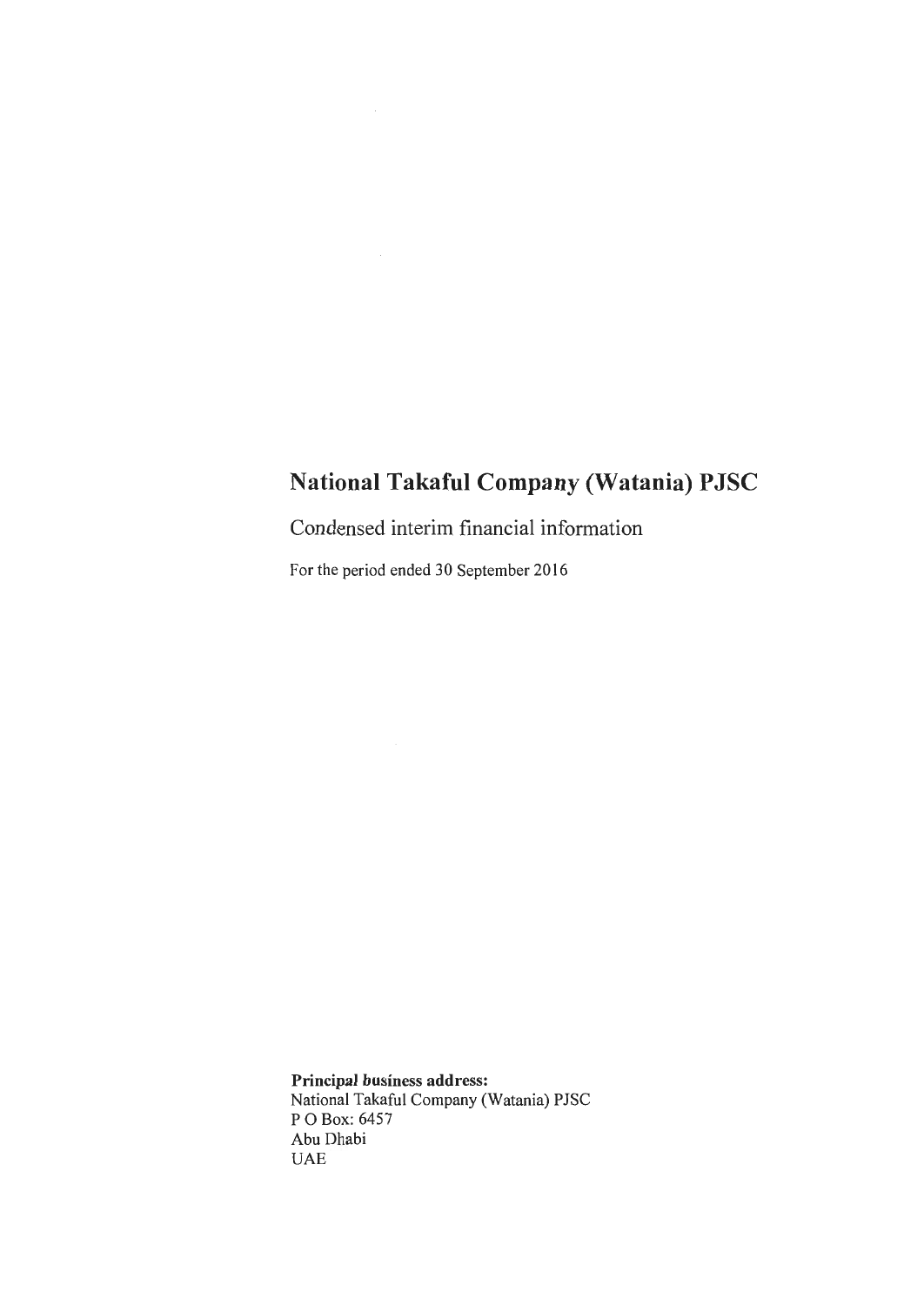## Condensed interim financial information

 $\Delta\phi$  .

| <b>Contents</b>                                                                          | Page |
|------------------------------------------------------------------------------------------|------|
| Board of Directors' statement                                                            |      |
| Independent auditors' report on the review of condensed<br>interim financial information | 2    |
| Condensed interim statement of financial position                                        | 4    |
| Condensed interim statement of profit or loss and<br>other comprehensive income          | 6    |
| Condensed interim statement of changes in shareholders' equity                           | 8    |
| Condensed interim statement of cash flows                                                | 9    |
| Notes to the condensed interim financial information                                     |      |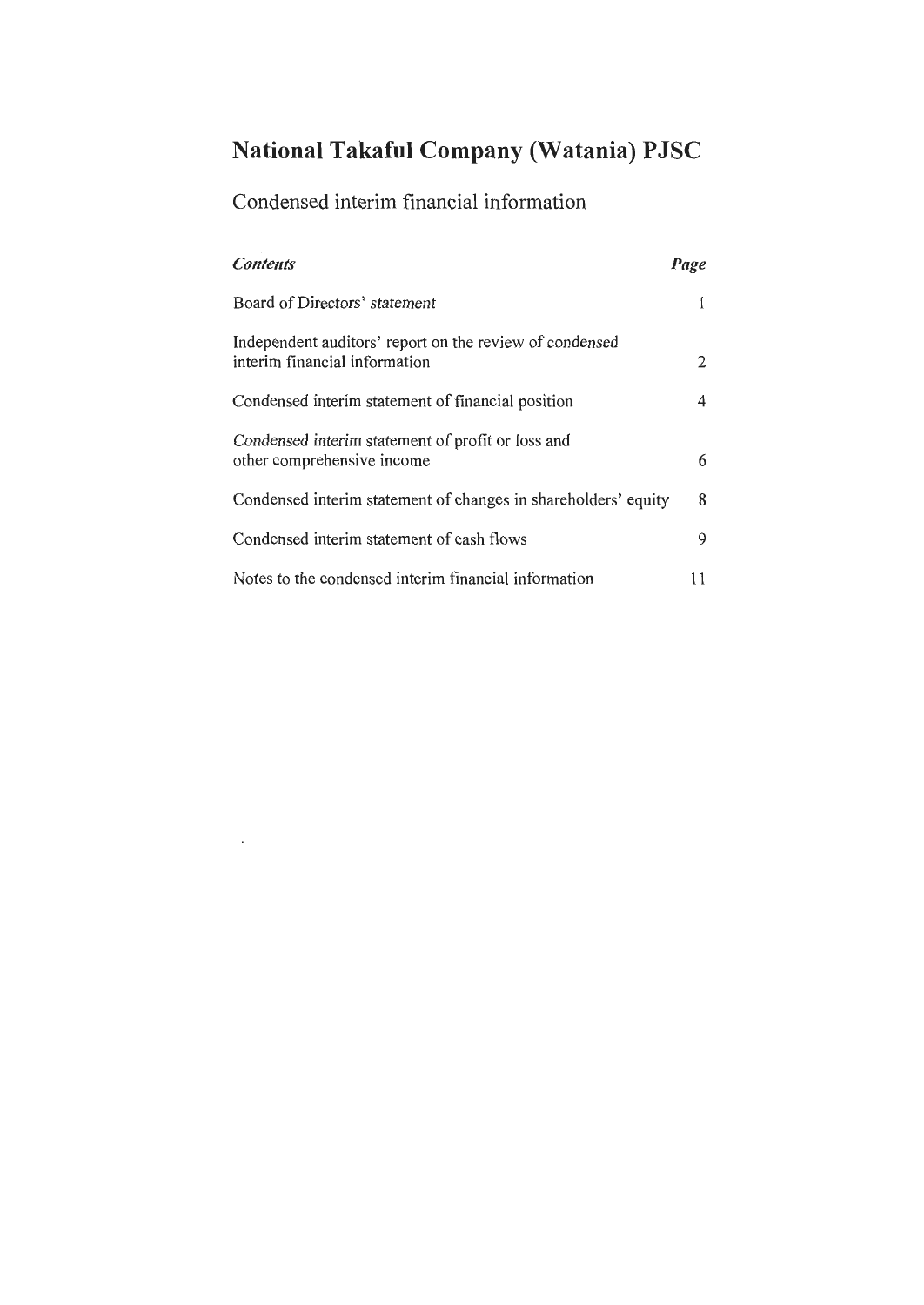P.O.Box 646, M. Grant Arthur Arthur China Tel. +97<br>Fax. +97 E-mail.  $\mathbf{r}$ 

o.i::u.oll<lupllw ilo)JI.'-""'" l.1£ov .u. I ·~'.'I *(* "\'t' .' i ',\ l...oJ <sup>t</sup>~VI ( 'Ir IJ, .. U~ <sup>o</sup> .<br>بايد الكتروني e.

1..~N1\ watani a.ac 800·WATANIA(92820.l )



#### DIRECTORS' STATEMENT FOR THE PERIOD ENDED SEPTEMBER 30, 2016

The Board of Directors is pleased to share the performance of your Company for the period ended 30 September 2016 together with the condensed interim Financial Statements as at that date.

It gives me great pleasure to advise that Management has reported net profit of AED 0.3 million for the quarter ended 30<sup>th</sup> September 2016 as opposed to a loss of AED 13.5 million for the corresponding period in 2015. The performance reflects the positive impact of restructuring and tum-around strategy that was implemented by the Board following the negative performance in 2015. The key element of the strategy has been:

- 1. Focussed analysis of target business segment,
- 2. Build a feasible pricing strategy
- 3. Improve service features by reducing transaction and response times
- 4. In-house handling and closely monitoring Investment portfolio
- 5. Reduce cost of operation and leverage shared services.

The impact of these measures is reflected in the financial result where Company's net loss for the period ended September 2016 has been reduced to AED 1.25 million (deficit of AED 1.5 million as on 30<sup>th</sup> June 2016) compared to Net Loss of AED 27.51 million for the corresponding period in 2015. The management remains focused on its adopted strategies that will further improve Company's financial and operational performance.

Energy prices stabilized in third quarter of 2016 which was a positive sign post its recovery observed in the preceding quarter. The third quarter of 2016 also witnessed many regional countries' plans to adopt further austerity measures, which indicates that the 'new normal' for the regional economies is yet to be established in terms of economic growth and government spending. The full impact of the above in the overall economy, and in particular insurance sector, will be felt in 2017. The insurance market that continues to be challenged by heavily fragmented market, stricter solvency regulations and dull investment market will need to review their business strategies. At Watania we have laid down the operating framework to deal with some of these forthcoming changes and believe that early preparation will help the Company to convert some of these challenges into opportunities.

We would like to sincerely thank United Arab Emirates Government, our Clients and Business partners for their confidence in Watania. On behalf of the Board and Shareholders I take this opportunity to thank the employees and the management for their hard work and dedication.

Khalid Al Khoori Chairman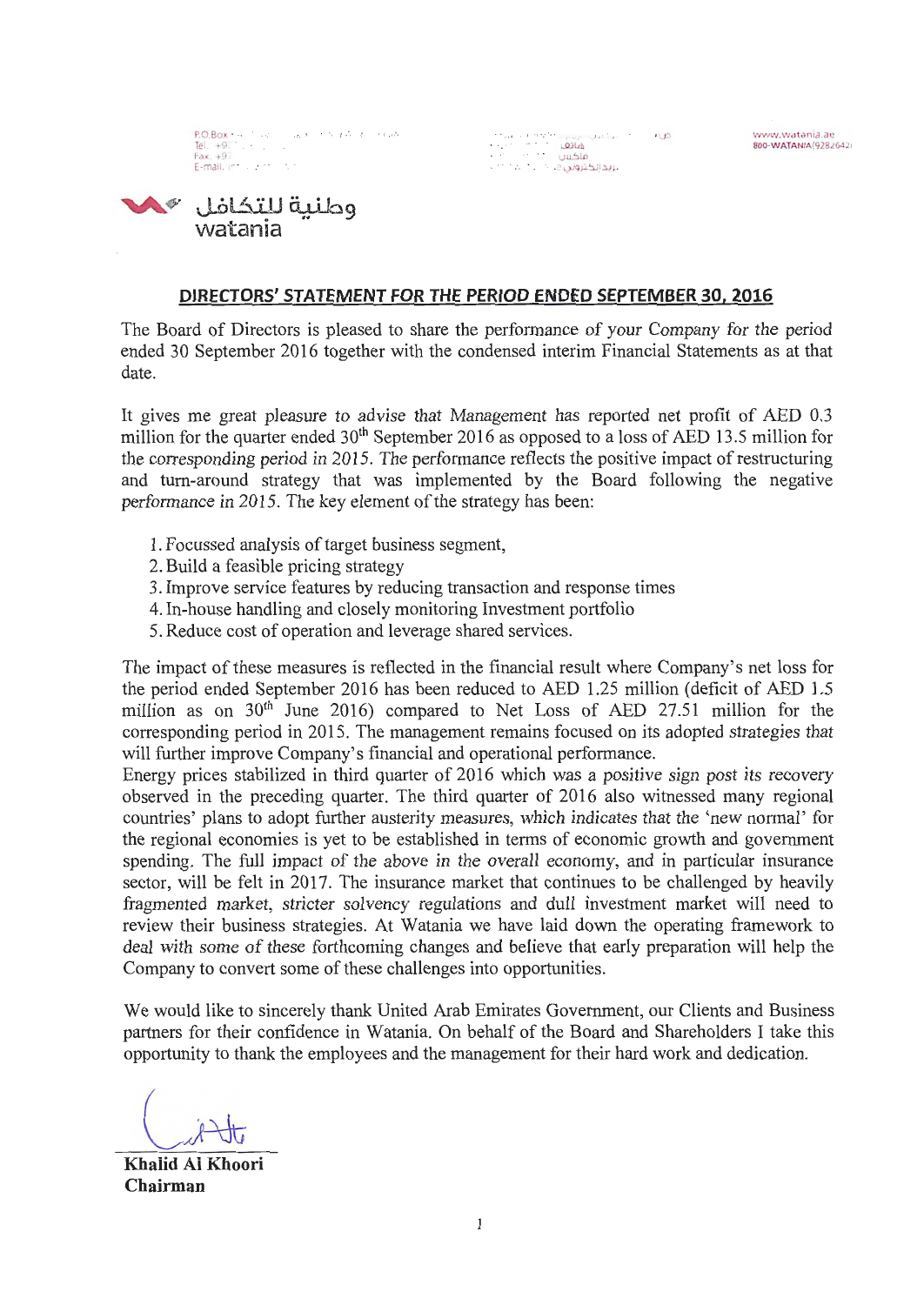

KPMG Lower Gulf Limited Level 19, Nation Tower 2 PO.Box 7613 Abu Dhabi Corniche, Abu Dhabi United Arab Emirates Tel. +971 (2) 401 4800 Fax +971 (2) 632 7612 www.ae-kpmg.com

#### **Independent auditors' report on review of condensed interim financial information**

The Shareholders National Takaful Company (Watania) PJSC

#### Introduction

We have reviewed the accompanying 30 September 2016 condensed interim financial information of National Takaful Company (Watania) PJSC, which comprises of:

- the condensed interim statement of financial position as at 30 September 2016;
- the condensed interim statement of profit or loss and other comprehensive income for the three month and nine month period ended 30 September 2016;
- the condensed interim statement of changes in shareholders' equity for the three and nine month period ended 30 September 2016;
- the condensed interim statement of cash flows for the nine month period ended 30 September 2016; and
- notes to the condensed interim financial information.

Management is responsible for the preparation and presentation of this condensed interim financial information in accordance with IAS 34, 'Interim Financial Reporting'. Our responsibility is to express a conclusion on this condensed interim financial information based on our review.

#### Scope of Review

We conducted our review in accordance with the International Standard on Review Engagements 2410, "Review of Interim Financial Information Performed by the Independent Auditor of the Entity". A review of interim financial information consists of making inquiries, primarily of persons responsible for financial and accounting matters, and applying analytical and other review procedures. A review is substantially less in scope than an audit conducted in accordance with International Standards on Auditing and consequently does not enable us to obtain assurance that we would become aware of all significant matters that might be identified in an audit. Accordingly, we do not express an audit opinion.<br>KPMG Lower Gulf Limited is a member firm of the KPMG network of independent member firms affiliated with KPMG International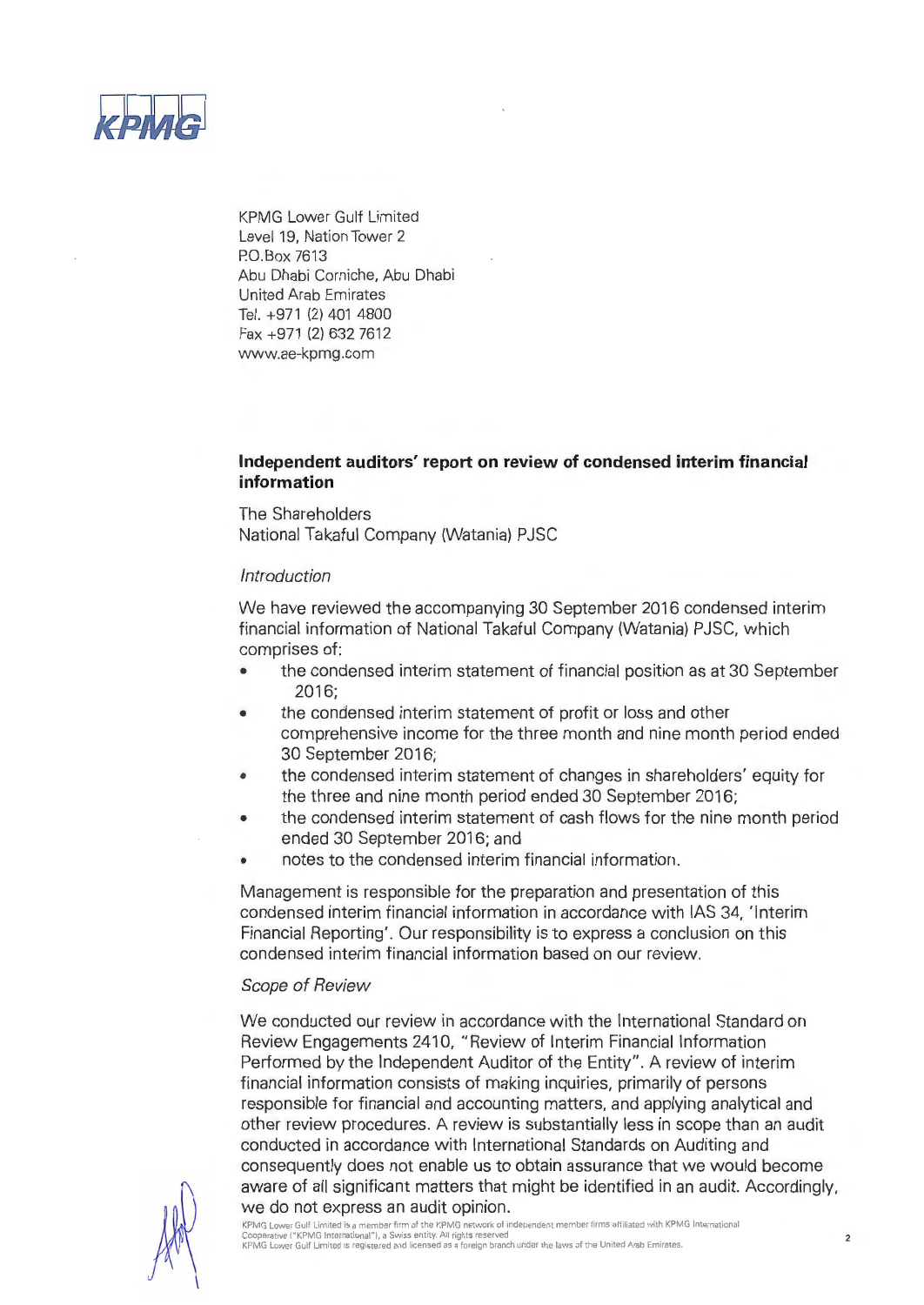

Conclusion

Based on our review, nothing has come to our attention that causes us to believe that the accompanying condensed interim financial information as at 30 September 2016 is not prepared, in all material respects, in accordance with IAS 34, "Interim Financial Reporting".

 $KIMC-$ 

KPMG Lower Gulf Limited Fawzi AbuRass Registration No. 968 Abu Dhabi, United Arab Emirates

1 *0* NOV 2016

KPMG Lower Guif Limited is a member firm of the KPMG network of indepenjent member lirms affiliated.vith KPMG Intern ationa<br>Cooperative ("KPMG International"), a Swiss entity. All rights reserved<br>KPMG Lower Guif Limited is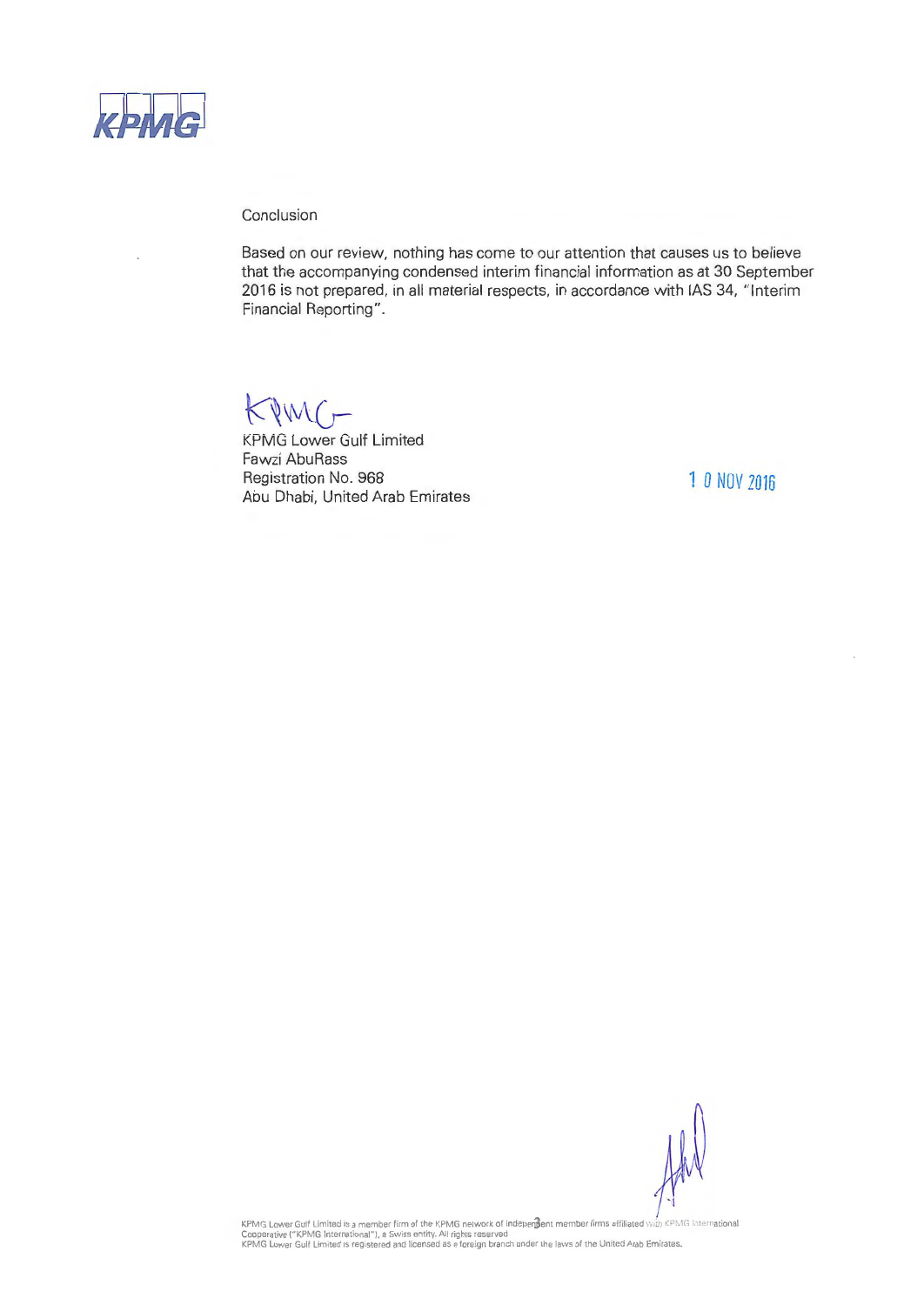# Condensed interim statement of financial position

*as at* 

|                                                                                 | <b>Note</b> | (Unaudited)<br>30 September<br>2016<br><b>AED'000</b> | (Audited)<br>31 December<br>2015<br>AED'000 |
|---------------------------------------------------------------------------------|-------------|-------------------------------------------------------|---------------------------------------------|
| <b>Assets</b><br><b>Takaful operation assets</b>                                |             |                                                       |                                             |
| Deferred policy acquisition costs                                               |             | 7,217                                                 | 2,984                                       |
| Retakaful and reinsurance share of claims<br>Retakaful and reinsurance share of | 12          | 35,549                                                | 74,563                                      |
| unearned contributions                                                          | 12          | 28,899                                                | 26,642                                      |
| Advances, deposits and other assets                                             |             | 2,194                                                 | 1,557                                       |
| Due from shareholders                                                           | 15          | 28,063                                                | 39,641                                      |
| Takaful and retakaful receivables                                               | 5           | 76,287                                                | 49,952                                      |
| Restricted bank deposits                                                        | 6           | 3,700                                                 | 10,024                                      |
| Cash and cash equivalents                                                       | 7           | 19,211                                                | 26,128                                      |
| <b>Total takaful assets</b>                                                     |             | 201,120                                               | 231,491                                     |
| <b>Shareholders assets</b>                                                      |             |                                                       |                                             |
| Property and equipment                                                          |             | 1,346                                                 | 1,551                                       |
| Investments available for sale                                                  | 9           |                                                       | 10,464                                      |
| Investments at fair value through profit or loss                                | 10          | 53,196                                                | 67,058                                      |
| Investment properties                                                           | 11          | 24,375                                                | 24,375                                      |
| Statutory deposit                                                               |             | 6,000                                                 | 6,000                                       |
| Advances, deposits and other asset                                              |             | 3,922                                                 | 2,442                                       |
| Restricted bank deposits                                                        | 6           | 8,415                                                 | 8,415                                       |
| Wakala bank deposits                                                            | 8           | 15,000                                                |                                             |
| Cash and cash equivalents                                                       | 7           | 7,593                                                 | 4,721                                       |
| <b>Total shareholders assets</b>                                                |             | 119,847                                               | 125,026                                     |
| <b>Total assets</b>                                                             |             | 320,967                                               | 356,517                                     |
|                                                                                 |             |                                                       |                                             |

*Continued ....*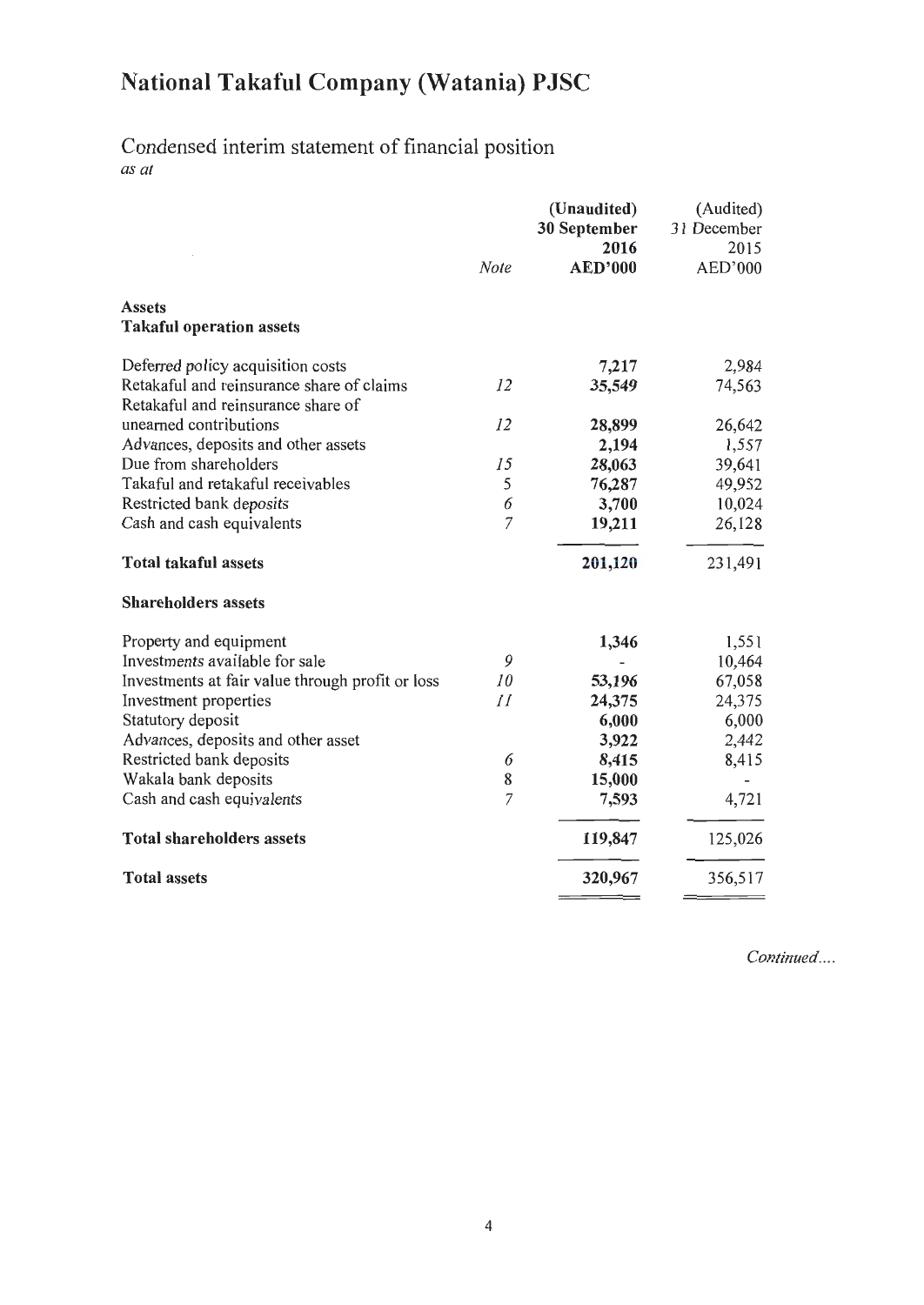Condensed interim statement of financial position *(continued) as at* 

|                                                                       | Note | (Unaudited)<br>30 September<br>2016<br><b>AED'000</b> | (Audited)<br>31 December<br>2015<br>AED'000 |
|-----------------------------------------------------------------------|------|-------------------------------------------------------|---------------------------------------------|
| <b>Liabilities</b>                                                    |      |                                                       |                                             |
| <b>Takaful operation liabilities</b>                                  |      |                                                       |                                             |
| Takaful and retakaful payables                                        |      | 28,551                                                | 41,393                                      |
| Takaful contract liabilities                                          | 12   | 166,706                                               | 182,833                                     |
| Other liabilities                                                     |      | 5,863                                                 | 7,265                                       |
| <b>Total takaful liabilities</b>                                      |      | 201,120                                               | 231,491                                     |
| <b>Shareholders' liabilities</b>                                      |      |                                                       |                                             |
| Other liabilities                                                     |      | 3,954                                                 | 3,230                                       |
| Mudaraba financing                                                    |      | 8,000                                                 |                                             |
| End of service benefits                                               |      | 2,292                                                 | 2,130                                       |
| Due to policyholders                                                  | 15   | 28,063                                                | 39,641                                      |
| <b>Total shareholders liabilities</b>                                 |      | 42,309                                                | 45,001                                      |
| Participants' account                                                 |      |                                                       |                                             |
| Property and liability takaful fund                                   | 14   | (113,763)                                             | (105, 465)                                  |
| Qard hasan - financed by shareholders                                 | 14   | 113,763                                               | 105,465                                     |
| Total deficit in participants' account                                |      |                                                       |                                             |
| Shareholders' equity                                                  |      |                                                       |                                             |
| Share capital                                                         | 13   | 150,000                                               | 150,000                                     |
| Investment revaluation reserves                                       |      |                                                       | 1,235                                       |
| <b>Accumulated losses</b>                                             |      | (72, 462)                                             | (71,210)                                    |
| Total shareholders' equity                                            |      | 77,538                                                | 80,025                                      |
| Total shareholders' equity and liabilities<br>and takaful liabilities |      | 320,967                                               | 356,517                                     |

The condensed interim financial information of the Company was authorised for issue and approved by the Board on  $1 \text{ }\theta$  NOV 2016 and signed on its behalf by:

 $\int_{0}^{1}$ 

Chief Executive Officer

 $\equiv$ 

 $-$ 

*Chairman* 

The notes set out on pages 11 to 22 form an integral part of these condensed interim financial information.

The independent auditors' report on review of the condensed interim financial information is set out on pages 2 and 3.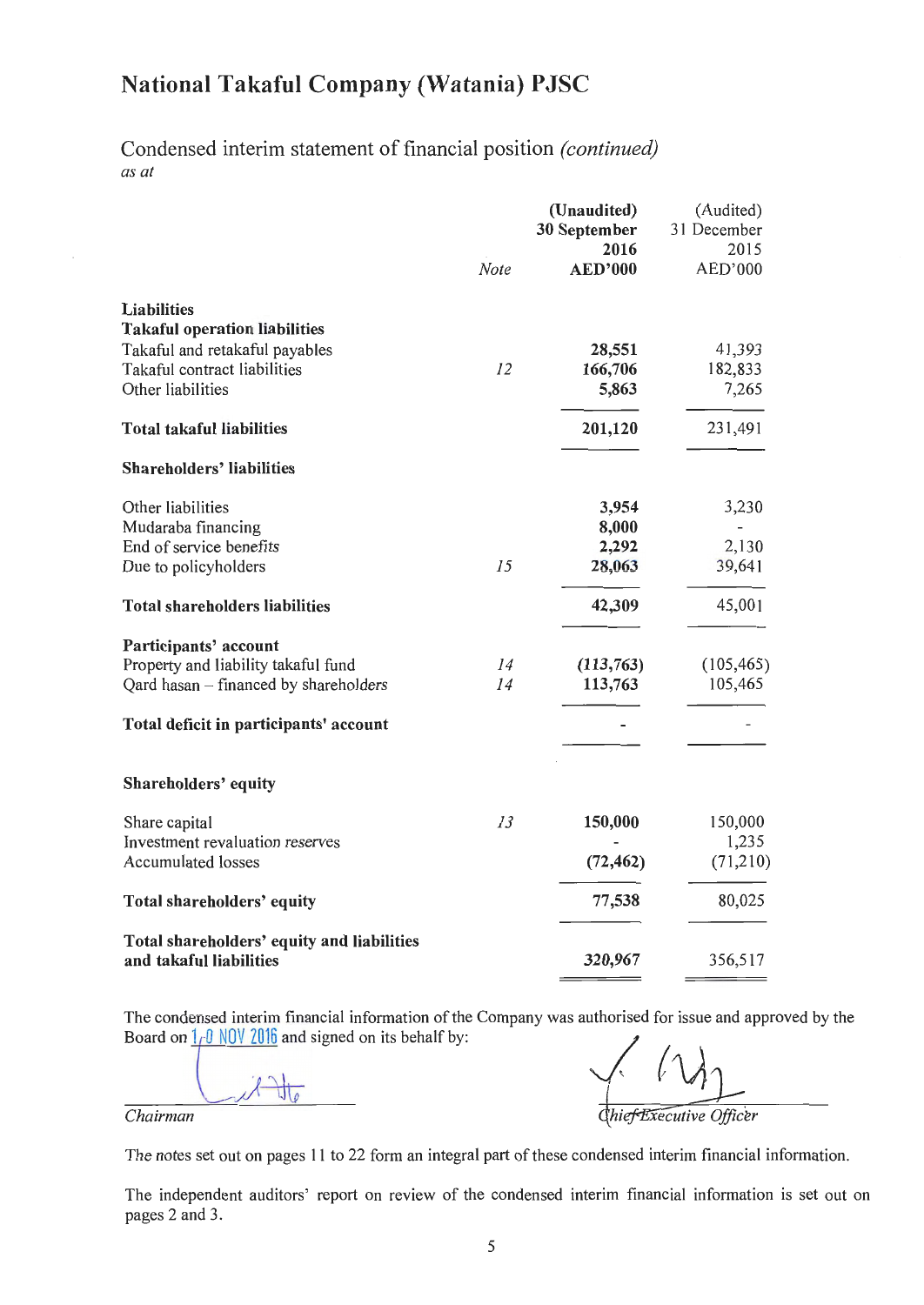Condensed interim statement of profit or loss and other comprehensive income *for the period ended 30 September* 

|                                                                     |      | Three months ended     |                 | Nine months ended      |                 |
|---------------------------------------------------------------------|------|------------------------|-----------------|------------------------|-----------------|
|                                                                     | Note | 2016<br><b>AED'000</b> | 2015<br>AED'000 | 2016<br><b>AED'000</b> | 2015<br>AED'000 |
| <b>Takaful income</b>                                               |      |                        |                 |                        |                 |
| Gross takaful contributions                                         | 20   | 42,826                 | 26,911          | 149,958                | 192,492         |
| Contribution ceded                                                  | 20   | (9,706)                | (18, 179)       | (57,518)               | (91, 467)       |
| Net takaful contributions<br>Net transfer to unearned contribution  |      | 33,120                 | 8,732           | 92,440                 | 101,025         |
| reserve                                                             | 20   | (11,574)               | 16,776          | (34, 610)              | (16, 923)       |
| Net takaful contributions earned                                    |      | 21,546                 | 25,508          | 57,830                 | 84,102          |
| Commissions earned                                                  | 20   | 1,081                  | 22              | 3,393                  | 2,808           |
| <b>Total takaful income</b>                                         |      | 22,627                 | 25,530          | 61,223                 | 86,910          |
| <b>Takaful expenses</b>                                             |      |                        |                 |                        |                 |
| Gross claims paid                                                   | 20   | (31,210)               | (48,167)        | (121, 575)             | (122, 173)      |
| Retakaful share of claims paid                                      | 20   | 20,161                 | 26,491          | 69,857                 | 62,843          |
| Net claims paid                                                     |      | (11, 049)              | (21, 676)       | (51, 718)              | (59, 330)       |
| Outstanding claims                                                  | 20   | 22,268                 | (6, 544)        | 52,384                 | (24, 156)       |
| Retakaful share of outstanding claims                               | 20   | (24, 428)              | 1,025           | (41, 109)              | 7,322           |
| Incurred but not reported claims - net                              | 20   | (428)                  | 57              | 96                     | (1, 774)        |
| Unearned subscriptions - net<br>Unallocated loss adjustment expense | 20   | 755                    | (3,290)         | 2,518                  | (3,290)         |
| $reserve - net$                                                     | 20   | (6)                    |                 | 92                     |                 |
| Net takaful claims incurred                                         |      | (12, 888)              | (30, 428)       | (37, 737)              | (81, 228)       |
| Commissions expense                                                 | 20   | (2, 224)               | (2,857)         | (5,870)                | (9,186)         |
| Other underwriting expenses                                         | 20   | (1, 483)               | (1,654)         | (3,745)                | (5, 921)        |
| <b>Total takaful expenses</b>                                       |      | (16, 595)              | (34, 939)       | (47, 352)              | (96, 335)       |
| Net takaful income                                                  |      | 6,032                  | (9,409)         | 13,871                 | (9, 425)        |
| Wakala fees                                                         | 20   | (6, 632)               | (10, 831)       | (22, 585)              | (25, 324)       |
| Income from investments                                             | 20   | 28                     | 13              | 73                     | 57              |
| Other income                                                        | 20   | 125                    | 22              | 343                    | 302             |
| Net loss from takaful operations                                    | 20   | (447)                  | (20, 205)       | (8, 298)               | (34, 390)       |

*Continued .....*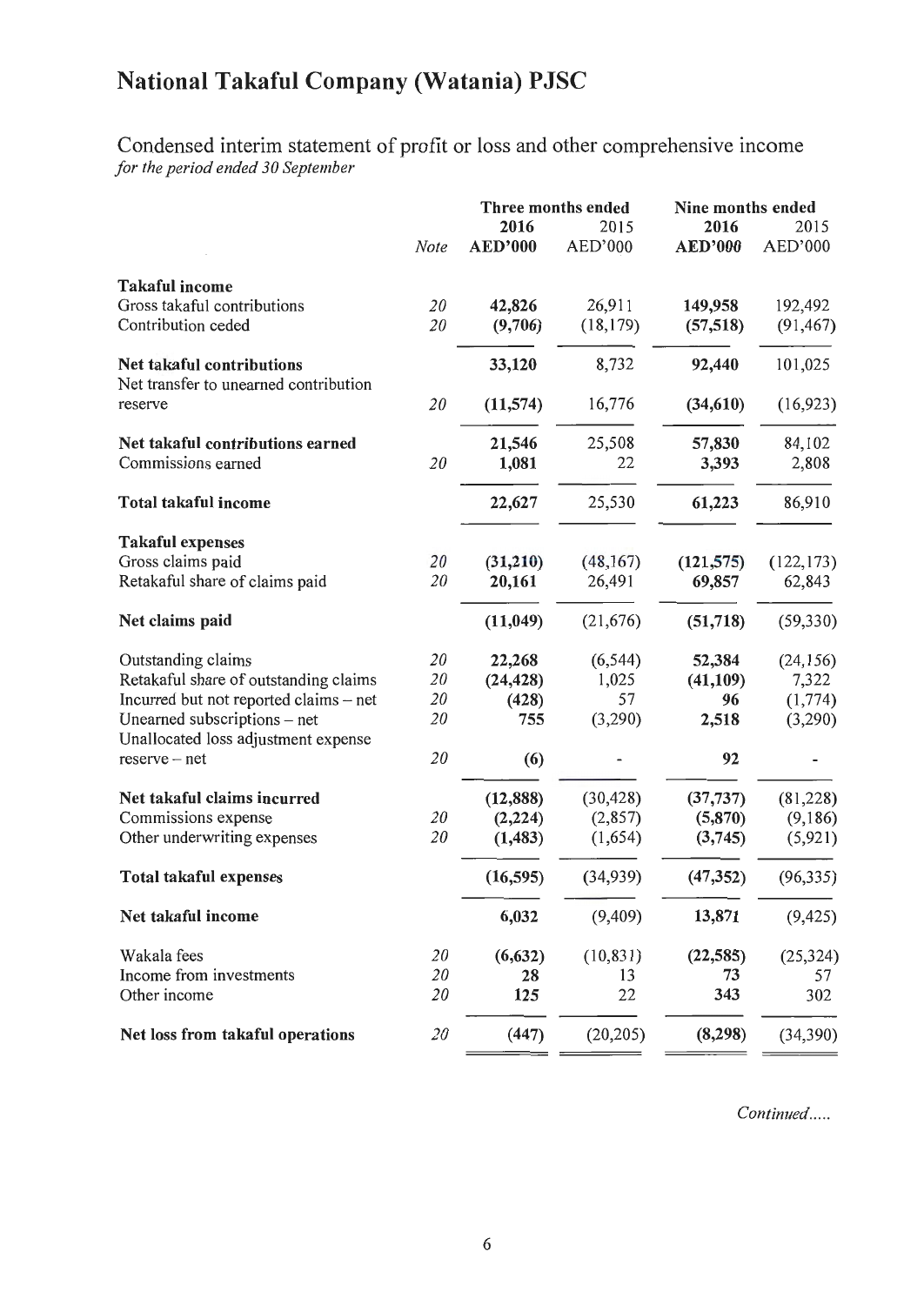Condensed interim statement of profit or loss and other comprehensive mcome *(continued)* 

*for the period ended 30 September* 

|                                                                    |      | Three months ended |           | Nine months ended |           |
|--------------------------------------------------------------------|------|--------------------|-----------|-------------------|-----------|
|                                                                    |      | 2016               | 2015      | 2016              | 2015      |
|                                                                    | Note | <b>AED'000</b>     | AED'000   | <b>AED'000</b>    | AED'000   |
| Other revenues                                                     |      |                    |           |                   |           |
| Investment income - net                                            | 18   | 1,320              | 1,408     | 6,941             | 5,227     |
| Wakala fees                                                        | 17   | 6,632              | 10,831    | 22,585            | 25,324    |
|                                                                    |      | 7,952              | 12,239    | 29,526            | 30,551    |
| Other expenses                                                     |      |                    |           |                   |           |
| Mudaraba financing cost                                            |      | (8)                |           | (75)              |           |
| General and administrative<br>expenses                             | 19   | (7, 183)           | (5,578)   | (22, 405)         | (23,671)  |
|                                                                    |      |                    |           |                   |           |
| Loss from takaful operations                                       | 20   | (447)              | (20, 205) | (8, 298)          | (34,390)  |
| Net profit / (loss) for the period                                 |      | 314                | (13, 544) | (1,252)           | (27,510)  |
|                                                                    |      |                    |           |                   |           |
| Other comprehensive income<br>Changes in fair value of investments |      |                    |           |                   |           |
| available for sale<br>Unrealised gain on available for sale        |      |                    | (19)      |                   | (19)      |
| investments reclassified to profit and loss                        |      |                    |           | (1,235)           |           |
| Total comprehensive income for the period                          |      | 314                | (13, 563) | (2, 487)          | (27, 529) |
| Profit / (loss) per ordinary share (AED)                           |      | 0.002              | (0.09)    | (0.008)           | (0.18)    |

The notes set out on pages 11 to 22 form an integral part of these condensed interim financial information.

The independent auditors' report on review of the condensed interim financial information is set out on pages 2 and 3.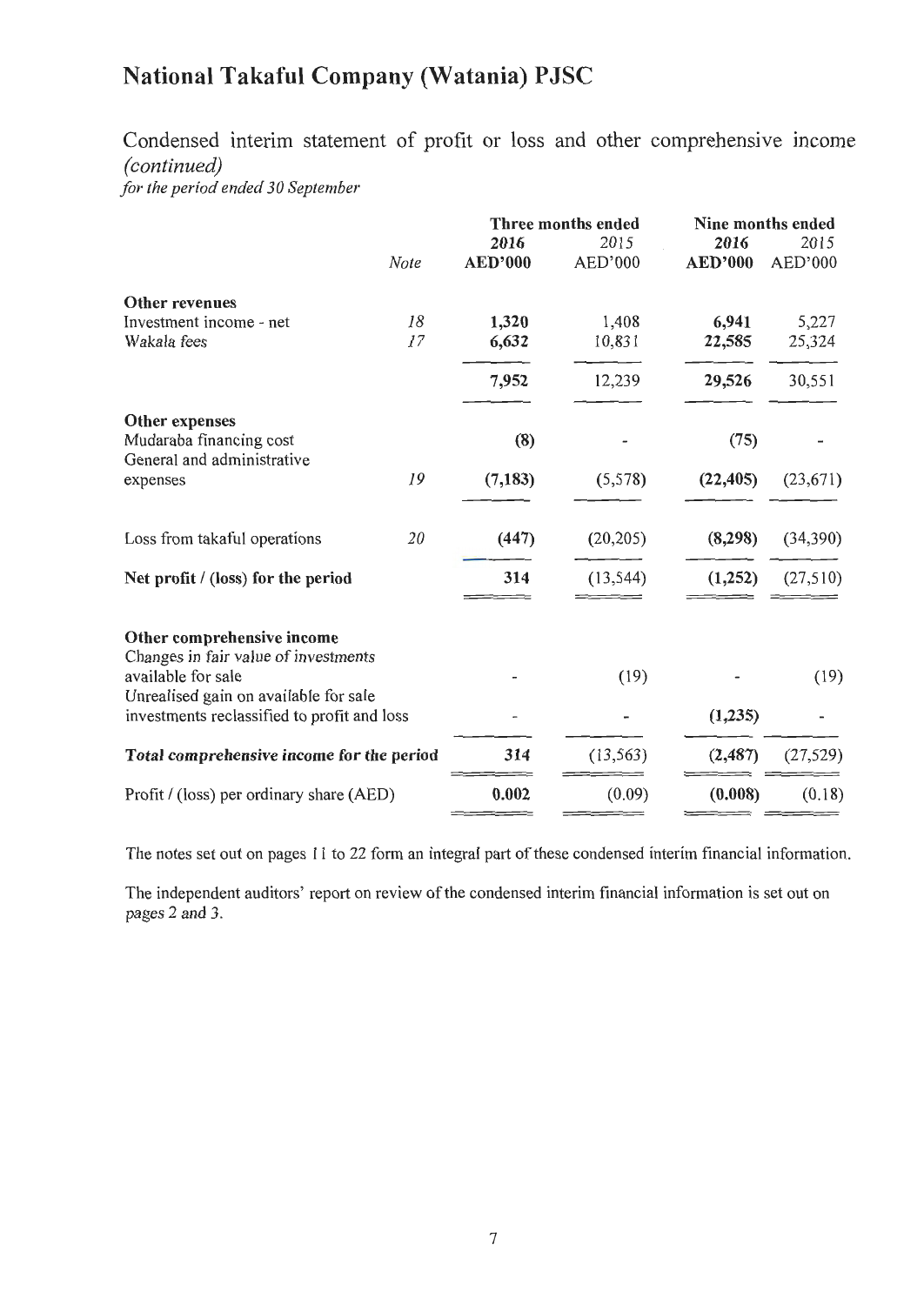### Condensed interim statement of changes in shareholders' equity *for the period ended 30 September*

|                                                                                        | <b>Share</b><br>capital<br><b>AED'000</b> | Investment<br>revaluation<br>reserves<br><b>AED'000</b> | Accumulated<br>losses<br><b>AED'000</b> | <b>Total</b><br><b>AED'000</b> |
|----------------------------------------------------------------------------------------|-------------------------------------------|---------------------------------------------------------|-----------------------------------------|--------------------------------|
| As at 1 January 2015<br>Loss for the period                                            | 150,000                                   |                                                         | (29, 817)<br>(27,510)                   | 120,183<br>(27,510)            |
| Other comprehensive loss for the period                                                |                                           | (19)                                                    |                                         | (19)                           |
| Total comprehensive income for the period                                              |                                           | (19)                                                    | (27,510)                                | (27, 529)                      |
| As at 30 September 2015                                                                | 150,000                                   | (19)                                                    | (57, 327)                               | 92,654                         |
| As at 1 January 2016<br>Loss for the period<br>Other comprehensive loss for the period | 150,000                                   | 1,235<br>(1,235)                                        | (71,210)<br>(1,252)                     | 80,025<br>(1,252)<br>(1,235)   |
| Total comprehensive income for<br>the period                                           |                                           | (1,235)                                                 | (1,252)                                 | (2, 487)                       |
| As at 30 September 2016                                                                | 150,000                                   |                                                         | (72, 462)                               | 77,538                         |

The notes set out on pages 11 to 22 form an integral part of these condensed interim financial information.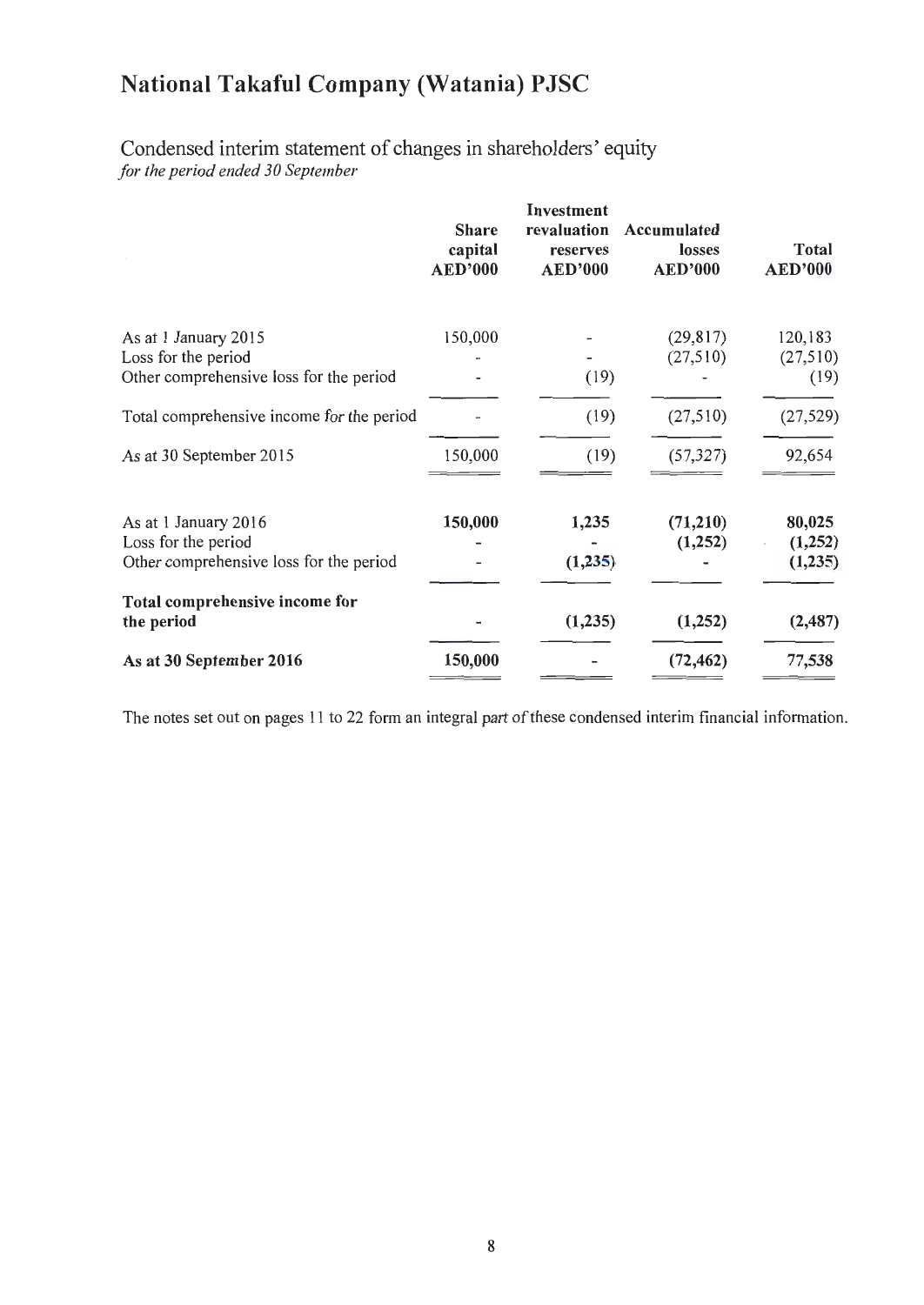## Condensed interim statement of cash flows

*for the period ended 30 September* 

|                                                       | (Unaudited)    | (Unaudited) |
|-------------------------------------------------------|----------------|-------------|
|                                                       | 2016           | 2015        |
|                                                       | <b>AED'000</b> | AED'000     |
| <b>Operating activities</b>                           |                |             |
| Loss for the period                                   | (1,252)        | (27,510)    |
| Adjustment for:                                       |                |             |
| Depreciation and amortisation                         | 905            | 1,005       |
| Income from investments                               | (7, 014)       | (5,227)     |
| Provision for end of service benefits                 | 995            | 2,298       |
| Gain on sale of property and equipment                | (3)            |             |
| Provision for impairment of takaful receivables       | 998            |             |
| Cash flows from operating activities                  | (5,371)        | (29, 434)   |
| Changes in:                                           |                |             |
| Takaful and retakaful receivables                     | (27, 333)      | (42, 331)   |
| Advances, deposit and other assets                    | (2,117)        | (7,812)     |
| Takaful and retakaful payables                        | (12, 842)      | 5,609       |
| Takaful contract liabilities                          | (16, 127)      | 87,311      |
| Retakaful contract assets                             | 36,757         | (48, 493)   |
| Deferred policy acquisition costs                     | (4,233)        |             |
| Other liabilities                                     | (678)          | 6,880       |
| Net cash used in operating activities                 | (31, 944)      | (28, 270)   |
| Payment for end of service benefits                   | (833)          | (2,368)     |
| Net cash used in operations                           | (32, 777)      | (30, 638)   |
|                                                       |                |             |
| <b>Cash flows from investing activities</b>           |                |             |
| Purchase of property and equipment                    | (700)          | (66)        |
| Proceeds from disposal of property and equipment      | 3              |             |
| Change in investments - net                           | 24,326         | 34,888      |
| Income from investments including restricted deposits | 5,779          | 5,208       |
| Change in restricted bank deposits                    | 6,324          |             |
| Change in wakala bank deposits                        | (15,000)       | 8,420       |
| Purchase of investment property                       |                | (23,717)    |
| Net cash from investing activities                    | 20,732         | 24,733      |

*Continued .....*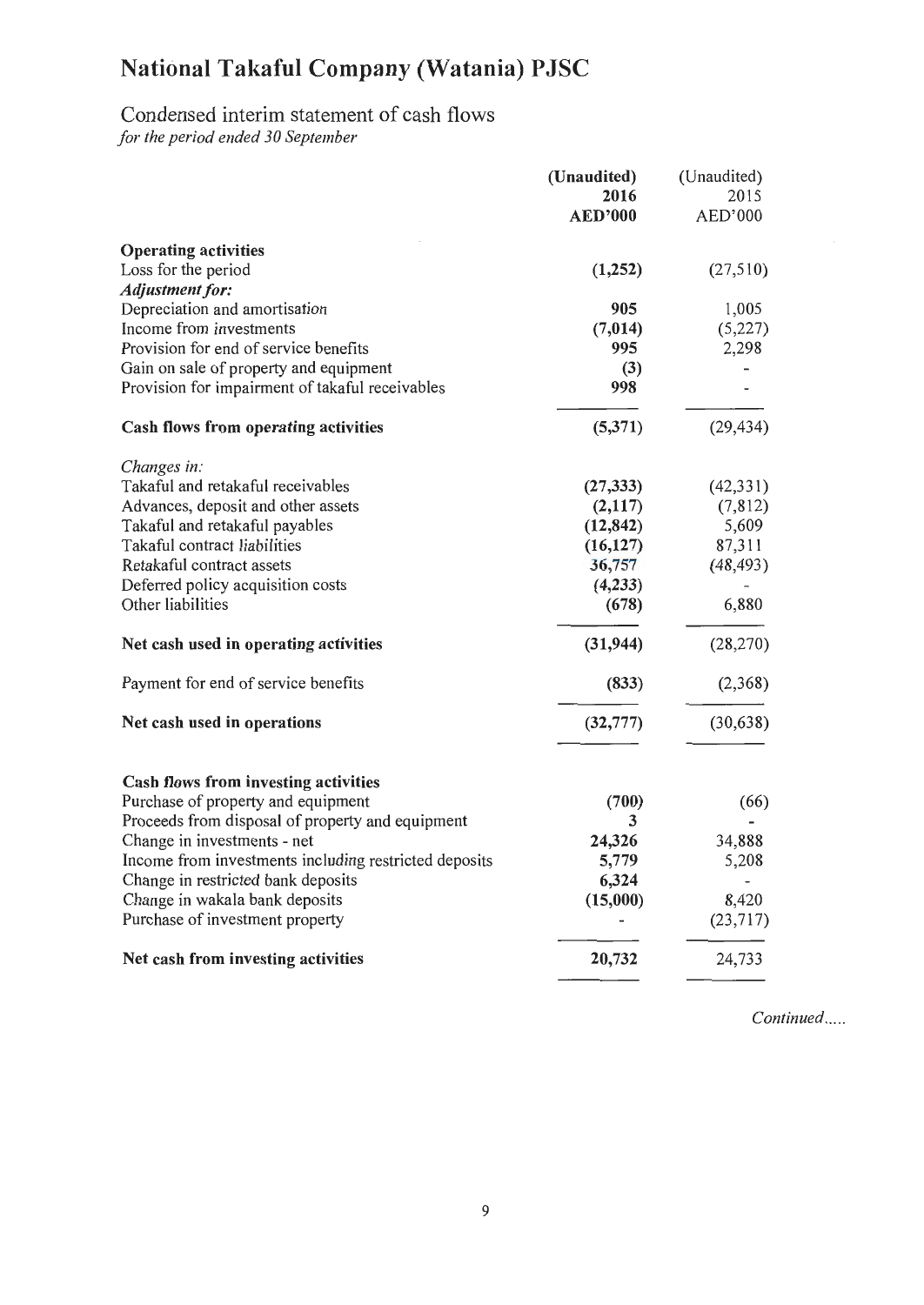Condensed interim statement of cash flows *(continued) for the period ended 30 September* 

|                                                          | (Unaudited)<br>2016<br><b>AED'000</b> | (Unaudited)<br>2015<br>AED'000 |
|----------------------------------------------------------|---------------------------------------|--------------------------------|
| Cash flows from financing activities                     |                                       |                                |
| Proceeds from Mudaraba financing - net                   | 8,000                                 |                                |
| Net cash from financing activities                       | 8,000                                 |                                |
| Decrease in cash and cash equivalents                    | (4,045)                               | (5,905)                        |
| Cash and cash equivalents at the beginning of the period | 30,849                                | 24,075                         |
| Cash and cash equivalents at the end of the period       | 26,804                                | 18,170                         |

The notes set out on pages 11 to 22 form an integral part of these condensed interim financial information.

The independent auditors' report on review of the condensed interim financial information is set out on pages 2 and 3.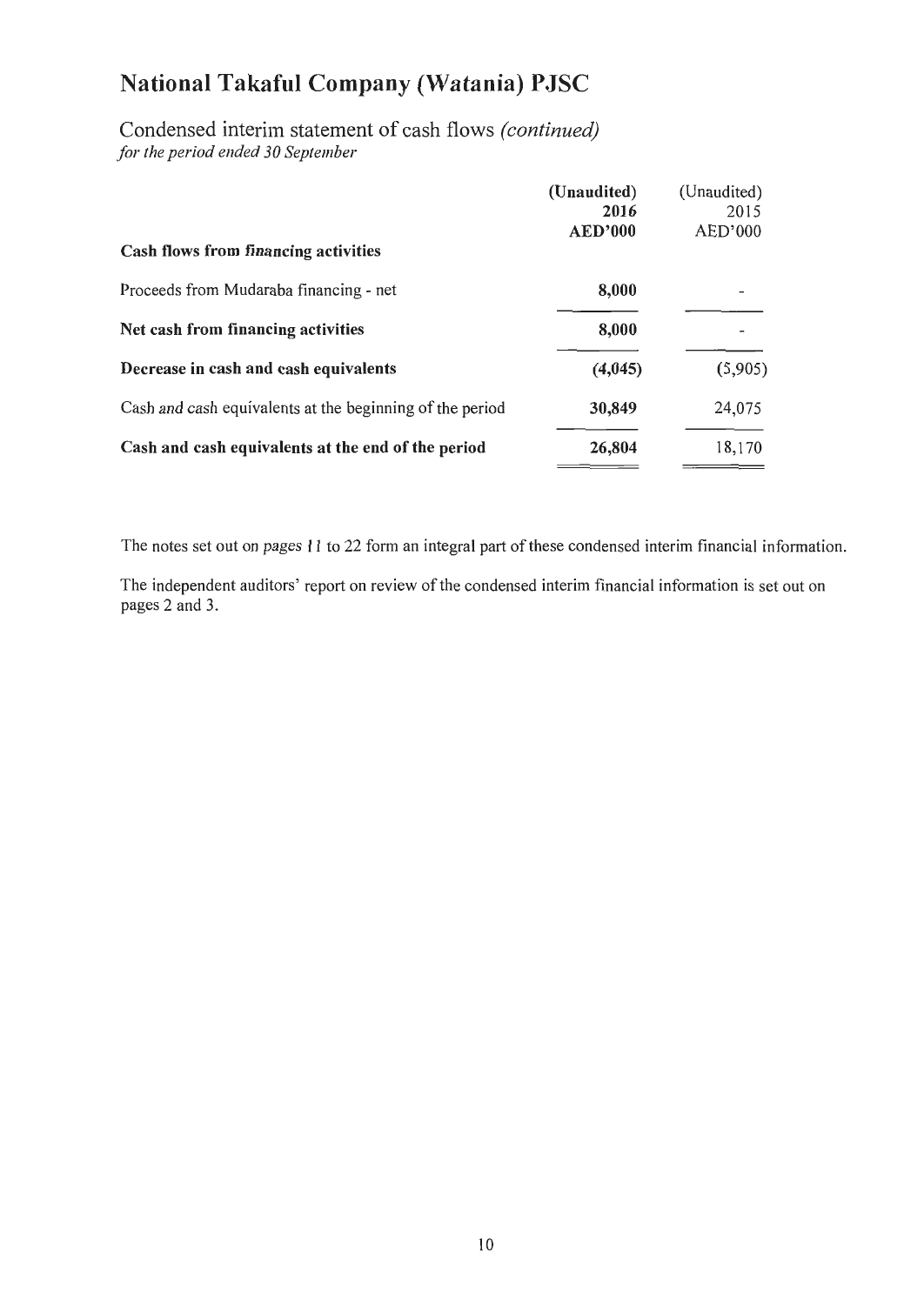Notes to the condensed interim financial information

#### 1 Legal status and activities

National Takaful Company (Watania) PJSC (the "Company") was incorporated in the Emirate of Abu Dhabi, United Arab Emirates on 12 July 2011 as a public joint stock company in accordance with the United Arab Emirates Federal Law No. 2 of 2015. Incorporation of the Company was approved by the Ministry of Economy with a ministerial resolution no. 379 on 28 June 2011.

The registered office address of the Company is P.O. Box No. 6457 Abu Dhabi, United Arab Emirates. The Company is primarily authorised to engage in providing all classes of non family takaful solutions in accordance with UAE Federal Law No. 6 of 2007.

#### 2 Basis of preparation

#### *(a) Statement of compliance*

These condensed interim financial information have been prepared in accordance with International Accounting Standard ("IAS") 34, Interim Financial Reporting. Accordingly, these do not include all of the information required for a complete set of financial statements, and should be read in conjunction with the financial statements of the Company as at and for the year ended 31 December 2015, which have been prepared in accordance with International Financial Reporting Standards (IFRS).

UAE Federal Law No. 2 of 2015 being the Commercial Companies Law ("UAE Companies Law of 2015") was issued on I April 2015 and has come into force on I July 2015. Companies are allowed to ensure compliance with the new UAE Companies Law of 2015 by 30 June 2017 as per the transitional provisions contained therein. The Company has finalised the process of amending its Articles of Association.

As per Federal Law No. 6 of 2007, relating to Establishment of Insurance Authority and regulation of Insurance operations, a new financial regulation for insurance companies was issued on 28 January 2015. The financial regulation provided an alignment period to the insurance companies between one to three years from the publication of the financial regulation in the Public Gazette from 29 January 2015 to align the operations to the covenants of the regulation therein. The Company is in the process of aligning these operations with the requirements set out in the regulations and will be fully aligned before the deadline for alignment period.

#### *(b) Basis of measurement*

These financial information have been prepared on the historical cost basis except for the financial assets carried at fair value through profit or loss, available for sale and investment properties. Assets and liabilities of the investment funds fully owned by the Company have been included in these financial information.

#### *(c) Functional and reporting currency*

These financial information are presented in United Arab Emirates Dirhams ("AED"), which is the Company's functional currency. Except as indicated, financial information presented m AED has been rounded to the nearest thousand.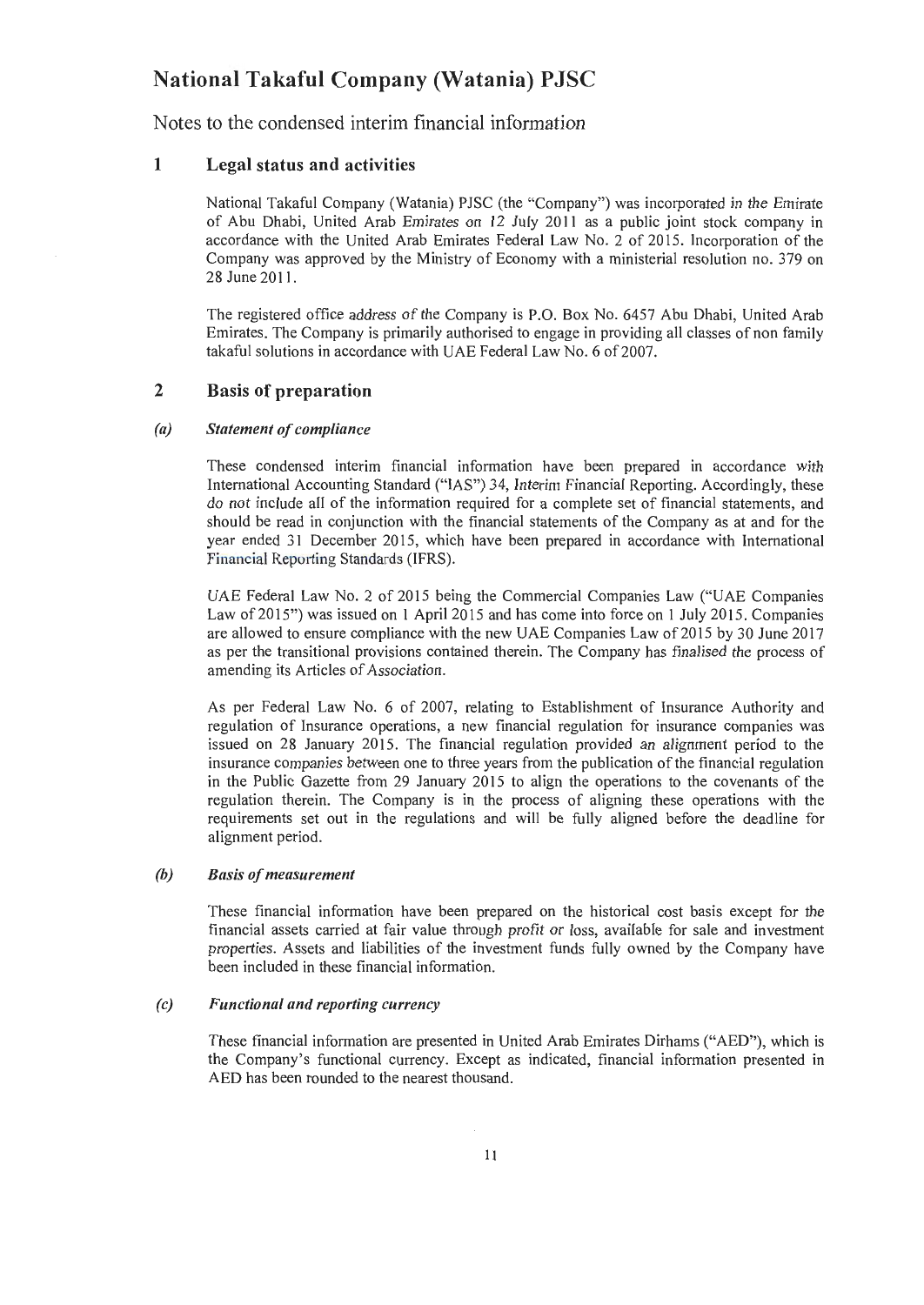Notes to the condensed interim financial information

### 2 Basis of preparation *(continued)*

#### *(d)* Use of estimates and judgement

The Company makes estimates and assumptions that affect the reported amounts of assets and liabilities within the next financial year. Estimates and judgements are continually evaluated and are based on historical experience as well as factors including expectations of future events that are believed to be reasonable under the circumstances.

### 3 Significant accounting policies

The accounting policies applied by the Company in the presentation of these condensed interim financial information are consistent with those applied by the Company in its audited financial statements as at and for the year ended 31 December 2015.

#### *New and amended International Financial Reporting Standards (IFRS) in issue but not yet effective*

New and revised IFRS **Effective** date

| Disclosure Initiative (Amendments to IAS 7)                                            | $1$ January $2017$ |
|----------------------------------------------------------------------------------------|--------------------|
| Recognition of Deferred Tax Assets for Unrealized Losses (Amendments to I January 2017 |                    |
| IAS 12)                                                                                | 1 January 2018     |
| <b>IFRS 15 Revenue from Contracts with Customers</b>                                   |                    |
| <b>IFRS 9 Financial Instruments</b>                                                    | 1 January 2018     |
| IFRS 16 Leases                                                                         | 1 January 2019     |

Management anticipates that these amendments will be applied in the financial statement for the initial period when they become effective. Management is assessing the potential impact of the application of these amendments.

#### 4 Takaful and financial risk management

The Company's takaful and financial risk management objectives and policies are consistent with those disclosed in the financial statements as at and for the year ended 31 December 2015.

#### 5 Takaful and retakaful receivables

|                                       | (Unaudited)    | (Audited)   |
|---------------------------------------|----------------|-------------|
|                                       | 30 September   | 31 December |
|                                       | 2016           | 2015        |
|                                       | <b>AED'000</b> | AED'000     |
| Takaful and retakaful receivables     | 78,128         | 50,795      |
| Less: provision for doubtful debts    | (1, 841)       | (843)       |
| Net takaful and retakaful receivables | 76,287         | 49,952      |
|                                       |                |             |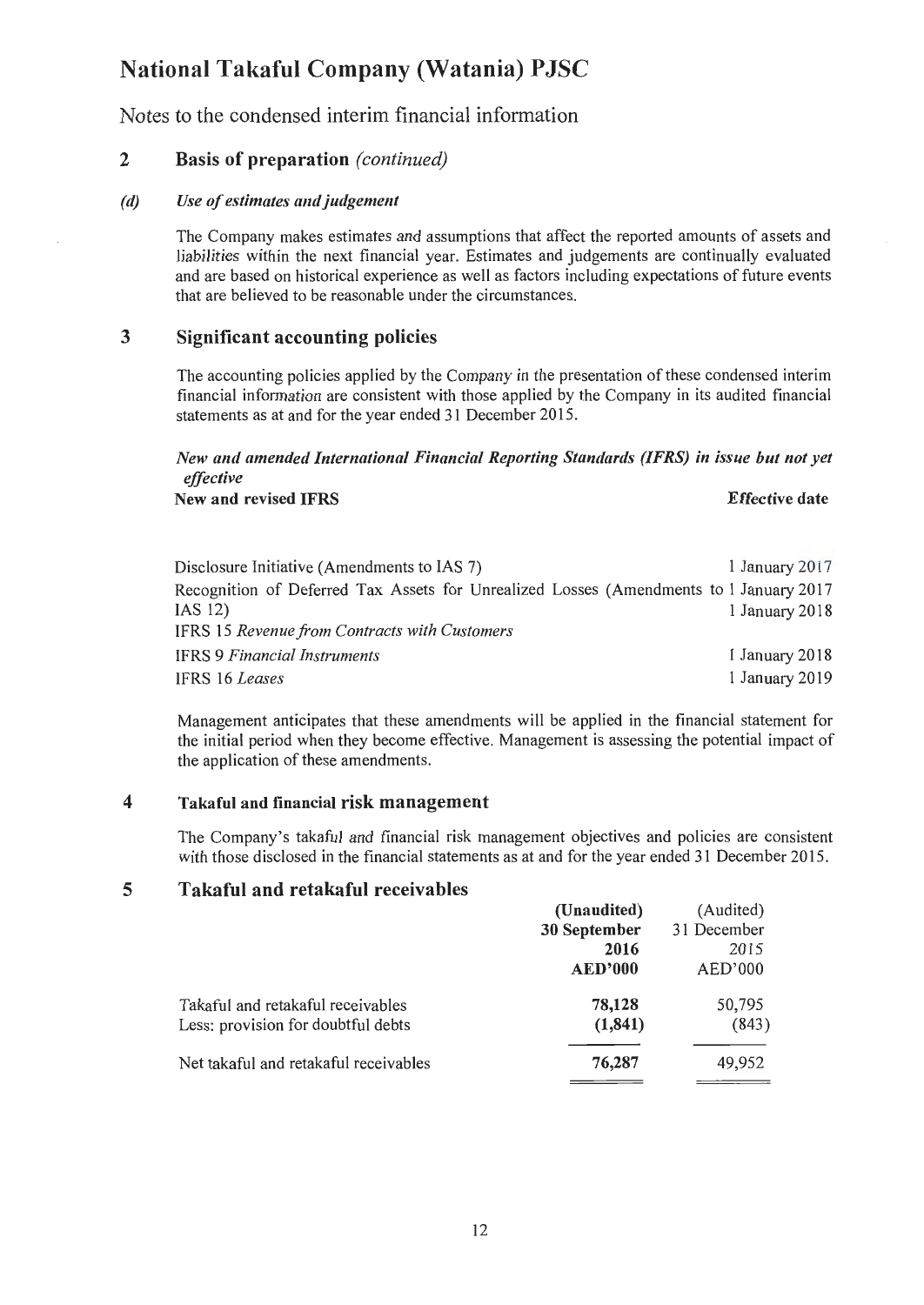Notes to the condensed interim financial information

### 6 Restricted bank deposits

Wakala bank deposits

|                                                            | (Unaudited)<br>30 September<br>2016<br><b>AED'000</b> | (Audited)<br>31 December<br>2015<br>AED'000 |
|------------------------------------------------------------|-------------------------------------------------------|---------------------------------------------|
| Cash at bank – margin account<br>Wakala deposits with bank | 12,115                                                | 6,331<br>12,108                             |
|                                                            | 12,115                                                | 18,439                                      |
| Takaful operation assets<br>Shareholders assets            | 3,700<br>8,415                                        | 10,024<br>8,415                             |
|                                                            | 12,115                                                | 18,439                                      |

Restricted deposits are held in margin accounts to issue takaful business related performance and tender bonds. Wakala deposits carry a profit rate from 2.00% to 2.25% *(2015: 1.00% to 2. 00%)* per annum.

| 7 | Cash and cash equivalents                       | (Unaudited)<br>30 September<br>2016<br><b>AED'000</b> | (Audited)<br>31 December<br>2015<br>AED'000 |
|---|-------------------------------------------------|-------------------------------------------------------|---------------------------------------------|
|   | Cash in hand<br>Cash at bank - current accounts | 18<br>26,786                                          | 14<br>30,835                                |
|   |                                                 | 26,804                                                | 30,849                                      |
|   | Takaful operation assets<br>Shareholders assets | 19,211<br>7,593<br>26,804                             | 26,128<br>4,721<br>30,849                   |
| 8 | Wakala bank deposits                            | (Unaudited)<br>30 September<br>2016<br><b>AED'000</b> | (Audited)<br>31 December<br>2015<br>AED'000 |
|   |                                                 |                                                       |                                             |

The wakala bank deposits carry a profit rate of 2.35% per annum. These deposits are lien marked against the mudaraba financing facility of AED 14 million *(2015: Nil)* obtained by the Company during the period which carry a profit rate of 3 .10% per annum.

15,000

 $\overline{\phantom{a}}$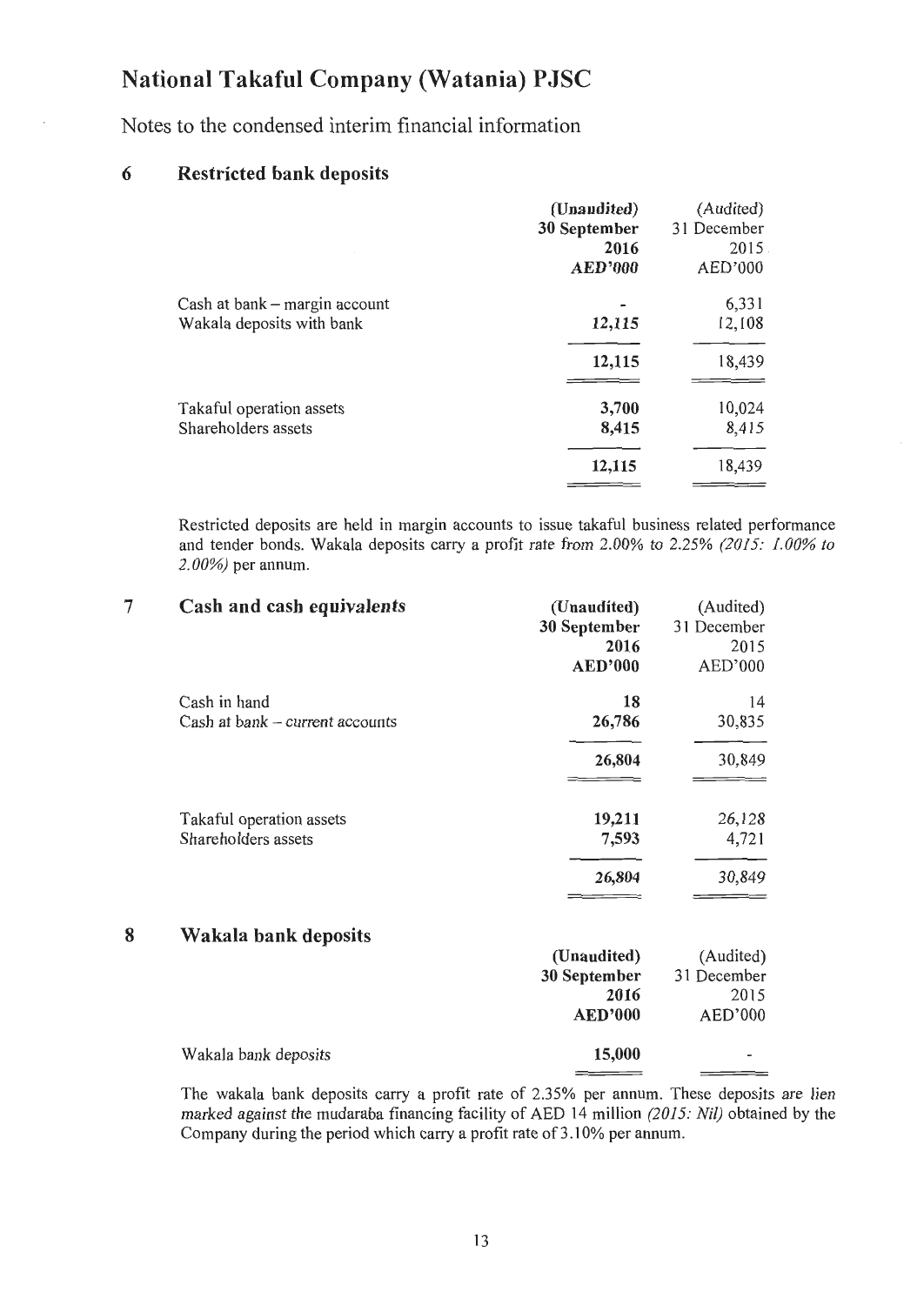Notes to the condensed interim financial information

### 9 Investments available for sale

|                                   | (Unaudited)              | (Audited)   |
|-----------------------------------|--------------------------|-------------|
|                                   | 30 September             | 31 December |
|                                   | 2016                     | 2015        |
|                                   | <b>AED'000</b>           | AED'000     |
|                                   |                          |             |
| Equity investments $-$ inside UAE | $\overline{\phantom{a}}$ | 10,464      |
|                                   |                          |             |

### 10 Investments at fair value through profit or loss

|                                           | (Unaudited)    | (Audited)   |
|-------------------------------------------|----------------|-------------|
|                                           | 30 September   | 31 December |
|                                           | 2016           | 2015        |
|                                           | <b>AED'000</b> | AED'000     |
| Investments carried at fair value through |                |             |
| profit or loss – held for trading         | 53,196         | 67,058      |
|                                           |                |             |

An amount of AED 20 million has been lien marked on the above portfolio for issuance of takaful business related performance bonds.

### 11 Investment properties

|                                                               | (Unaudited)<br>30 September | (Audited)<br>31 December |
|---------------------------------------------------------------|-----------------------------|--------------------------|
|                                                               | 2016<br><b>AED'000</b>      | 2015<br>AED'000          |
|                                                               |                             |                          |
| Balance as at 1 January                                       | 24,375                      |                          |
|                                                               |                             | 23,717                   |
|                                                               |                             | 658                      |
|                                                               | 24,375                      | 24,375                   |
| Purchases during the period<br>Revaluation gain on properties |                             |                          |

### 12 Reinsurance and retakaful contract assets and takaful contract liabilities

|                                     | (Unaudited)<br>30 September<br>2016<br><b>AED'000</b> | (Audited)<br>31 December<br>2015<br>AED'000 |
|-------------------------------------|-------------------------------------------------------|---------------------------------------------|
| <b>Takaful contract liabilities</b> |                                                       |                                             |
| Outstanding claims                  | 57,063                                                | 109,447                                     |
| Claims incurred but not reported    | 14,057                                                | 11,974                                      |
| Unallocated loss adjusted expense   | 1,394                                                 | 1,569                                       |
| Unearned contributions              | 90,048                                                | 53,401                                      |
| Reserves for unearned subscriptions | 4,144                                                 | 6,442                                       |
|                                     | 166,706                                               | 182,833                                     |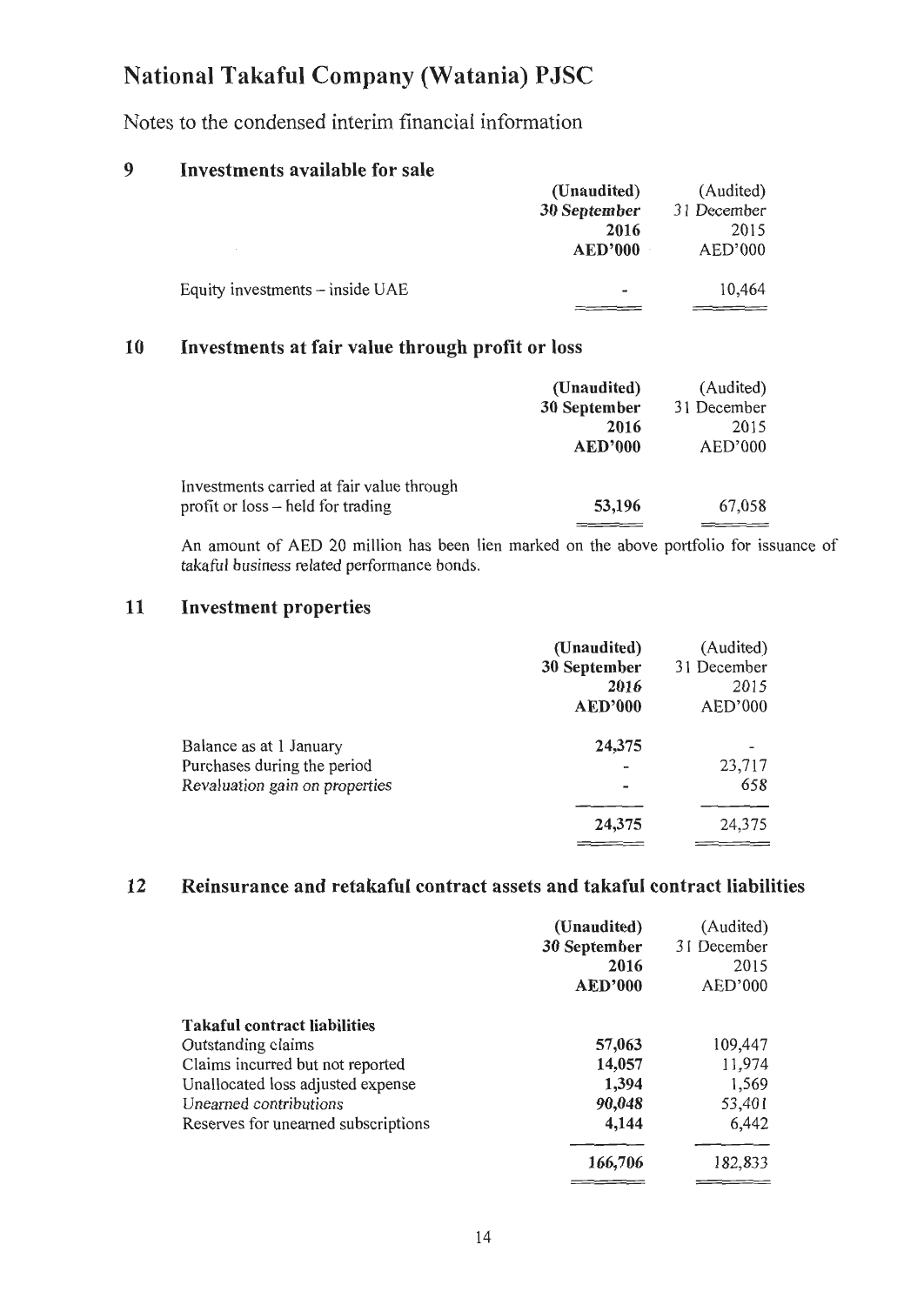Notes to the condensed interim financial information

### 12 Reinsurance and retakaful contract assets and takaful contract liabilities *(continued)*

|                                                                                                                                                                                           | (Unaudited)<br>30 September<br>2016<br><b>AED'000</b> | (Audited)<br>31 December<br>2015<br>AED'000 |
|-------------------------------------------------------------------------------------------------------------------------------------------------------------------------------------------|-------------------------------------------------------|---------------------------------------------|
| Reinsurance and retakaful contract assets<br>Outstanding claims                                                                                                                           | 29,393                                                | 70,502                                      |
| Claims incurred but not reported<br>Unallocated loss adjusted expense                                                                                                                     | 5,501<br>655                                          | 3,322<br>739                                |
| Retakaful and reinsurance share of claims                                                                                                                                                 | 35,549                                                | 74,563                                      |
| Retakaful and resinsurance share of<br>unearned contributions<br>Reserves for unearned subscriptions                                                                                      | 28,432<br>467                                         | 26,395<br>247                               |
| Retakaful and reinsurance share of unearned<br>contributions                                                                                                                              | 28,899                                                | 26,642                                      |
|                                                                                                                                                                                           | 64,448                                                | 101,205                                     |
| Takaful liabilities - net<br>Outstanding claims<br>Claims incurred but not reported<br>Unallocated loss adjusted expense<br>Unearned contributions<br>Reserves for unearned subscriptions | 27,670<br>8,556<br>739<br>61,616<br>3,677             | 38,945<br>8,652<br>830<br>27,006<br>6,195   |
|                                                                                                                                                                                           | 102,258                                               | 81,628                                      |

### 13 Share capital

|                                              | (Unaudited)    | (Audited)   |
|----------------------------------------------|----------------|-------------|
|                                              | 30 September   | 31 December |
|                                              | 2016           | 2015        |
|                                              | <b>AED'000</b> | AED'000     |
| Authorised, issued and fully paid up capital |                |             |
| 150,000,000 shares of AED 1 each             | 150,000        | 150,000     |
|                                              |                |             |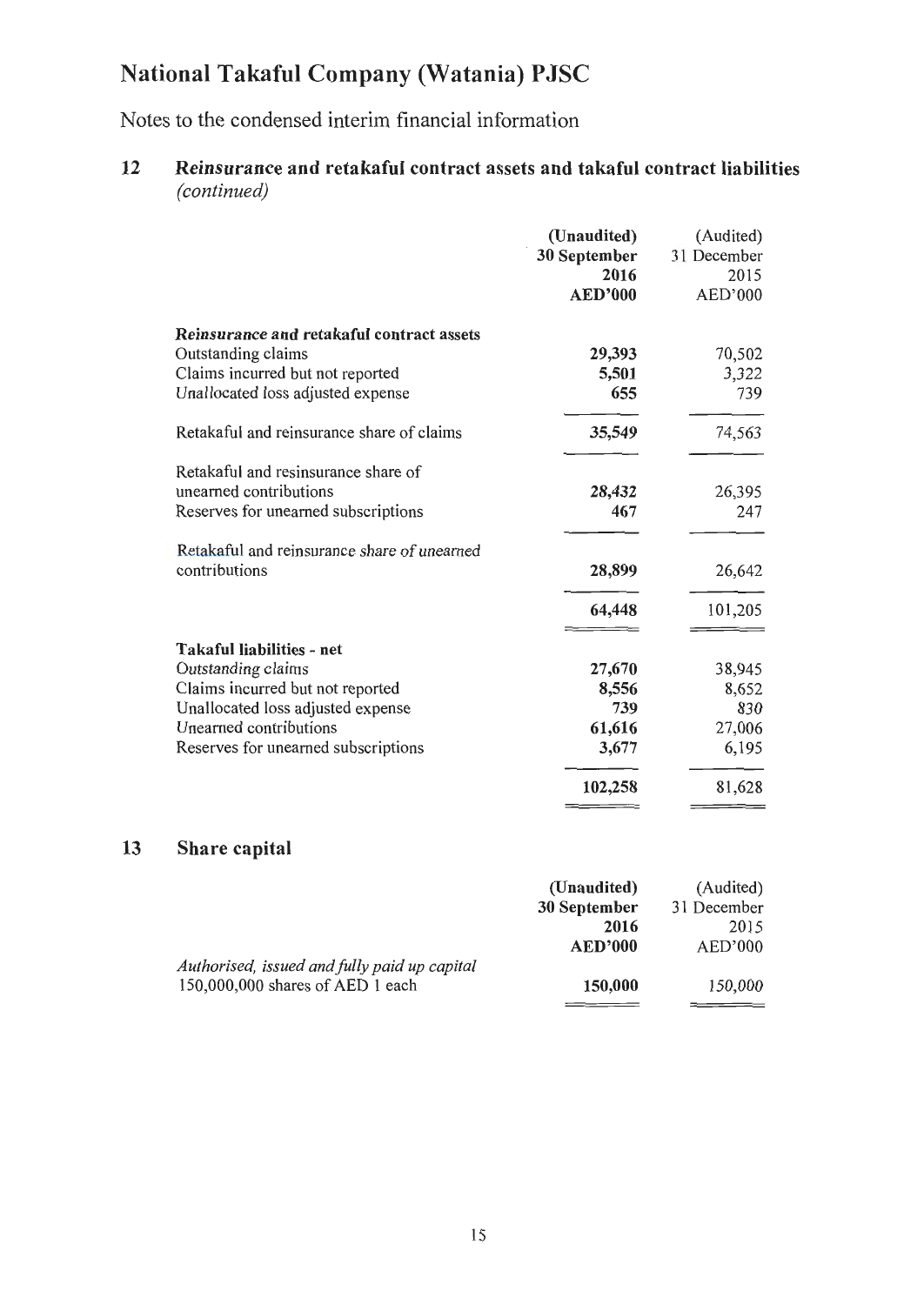Notes to the condensed interim financial information

### 14 Policyholders' fund

|                                                                                                      | (Unaudited)<br>30 September<br>2016<br><b>AED'000</b> | (Audited)<br>31 December<br>2015<br>AED'000 |
|------------------------------------------------------------------------------------------------------|-------------------------------------------------------|---------------------------------------------|
| Deficit in policyholders' fund<br>Balance at the beginning of the period<br>Deficit for the period   | (105, 465)<br>(8, 298)                                | (55, 816)<br>(49, 649)                      |
|                                                                                                      | (113,763)                                             | (105, 465)                                  |
| Qard Hasan from shareholders<br>Balance at the beginning of the period<br>Provided during the period | 105,465<br>8,298                                      | 55,816<br>49,649                            |
|                                                                                                      | 113,763                                               | 105,465                                     |
| Total deficit in participants' account                                                               |                                                       |                                             |

The shareholders of the Company have financed the policyholders' deficit in accordance with the Company's policy.

### 15 Due to policyholders and due from shareholders

|                                                                                 | (Unaudited)<br>30 September<br>2016<br><b>AED'000</b> | (Audited)<br>31 December<br>2015<br>AED'000 |
|---------------------------------------------------------------------------------|-------------------------------------------------------|---------------------------------------------|
| Qard Hasan loan                                                                 | 113,763                                               | 105,465                                     |
| Less:<br>Wakala fee receivables<br>Transfers and payments to takaful operations | (36, 347)<br>(49,353)                                 | (36,296)<br>(29, 528)                       |
|                                                                                 | 28,063                                                | 39,641                                      |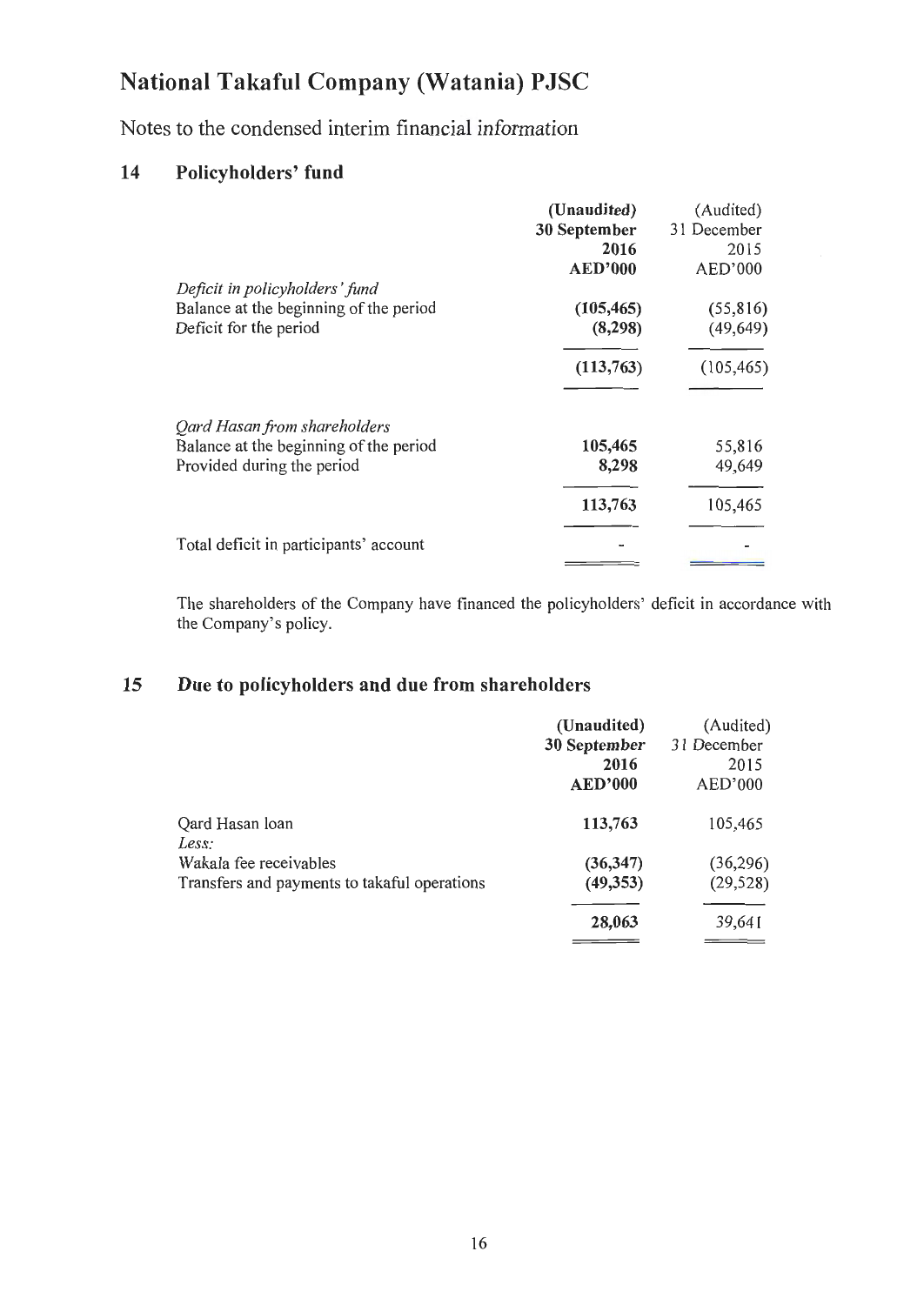Notes to the condensed interim financial information

#### 16 Related party transactions

The Company, in the normal course of business, collects contributions, settles claims and enters into other transactions with other businesses that fall within the definition of related patties contained in the revised International Accounting Standard 24. The following are the details of significant transactions with related parties.

|                                                                                             | <b>Three months ended</b><br>30 September 30 September |                 | Nine months ended<br>30 September 30 September |                       |
|---------------------------------------------------------------------------------------------|--------------------------------------------------------|-----------------|------------------------------------------------|-----------------------|
|                                                                                             | 2016<br><b>AED'000</b>                                 | 2015<br>AED'000 | 2016<br><b>AED'000</b>                         | 2015<br>AED'000       |
| Gross contribution written<br>Gross contribution received<br>Compensation to key management |                                                        |                 |                                                | 6                     |
| personnel<br>- Directors' remuneration<br>- Short term benefits<br>- Long term benefits     | 504<br>79                                              | 44              | 70<br>1,344<br>210                             | 238<br>1,235<br>1,013 |

#### 17 Wakala fees

The shareholders manage the takaful operations of the Company for the policyholders and charge a maximum of 35% of gross written contributions. During the period ended 30 September 2016, wakala fee has been charged at 15% *(2015: 15%).* 

#### 18 Investment income

|                                                                                                              | <b>Three months ended</b><br>30 September 30 September |                 | Nine months ended<br>30 September 30 September |                 |
|--------------------------------------------------------------------------------------------------------------|--------------------------------------------------------|-----------------|------------------------------------------------|-----------------|
|                                                                                                              | 2016<br><b>AED'000</b>                                 | 2015<br>AED'000 | 2016<br><b>AED'000</b>                         | 2015<br>AED'000 |
| Profit on wakala bank<br>deposits and sukuk bonds<br>Unrealised gain on AFS<br>investments reclassified from | 873                                                    | 498             | 2,337                                          | 1,962           |
| other comprehensive income                                                                                   |                                                        |                 | 1,235                                          |                 |
| Dividend income                                                                                              |                                                        | 260             |                                                | 805             |
| Unrealised gain / (loss) on FVTPL                                                                            |                                                        |                 |                                                |                 |
| investments                                                                                                  | 185                                                    | (1, 152)        | 1,193                                          | (93)            |
| Realised (loss) / gains on                                                                                   |                                                        |                 |                                                |                 |
| investments                                                                                                  | (58)                                                   | 1,586           | 1,412                                          | 2,448           |
| Rental income from investment                                                                                |                                                        |                 |                                                |                 |
| property-net                                                                                                 | 353                                                    | 340             | 975                                            | 572             |
| Asset management expenses                                                                                    | (33)                                                   | (124)           | (211)                                          | (467)           |
|                                                                                                              | 1,320                                                  | 1,408           | 6,941                                          | 5,227           |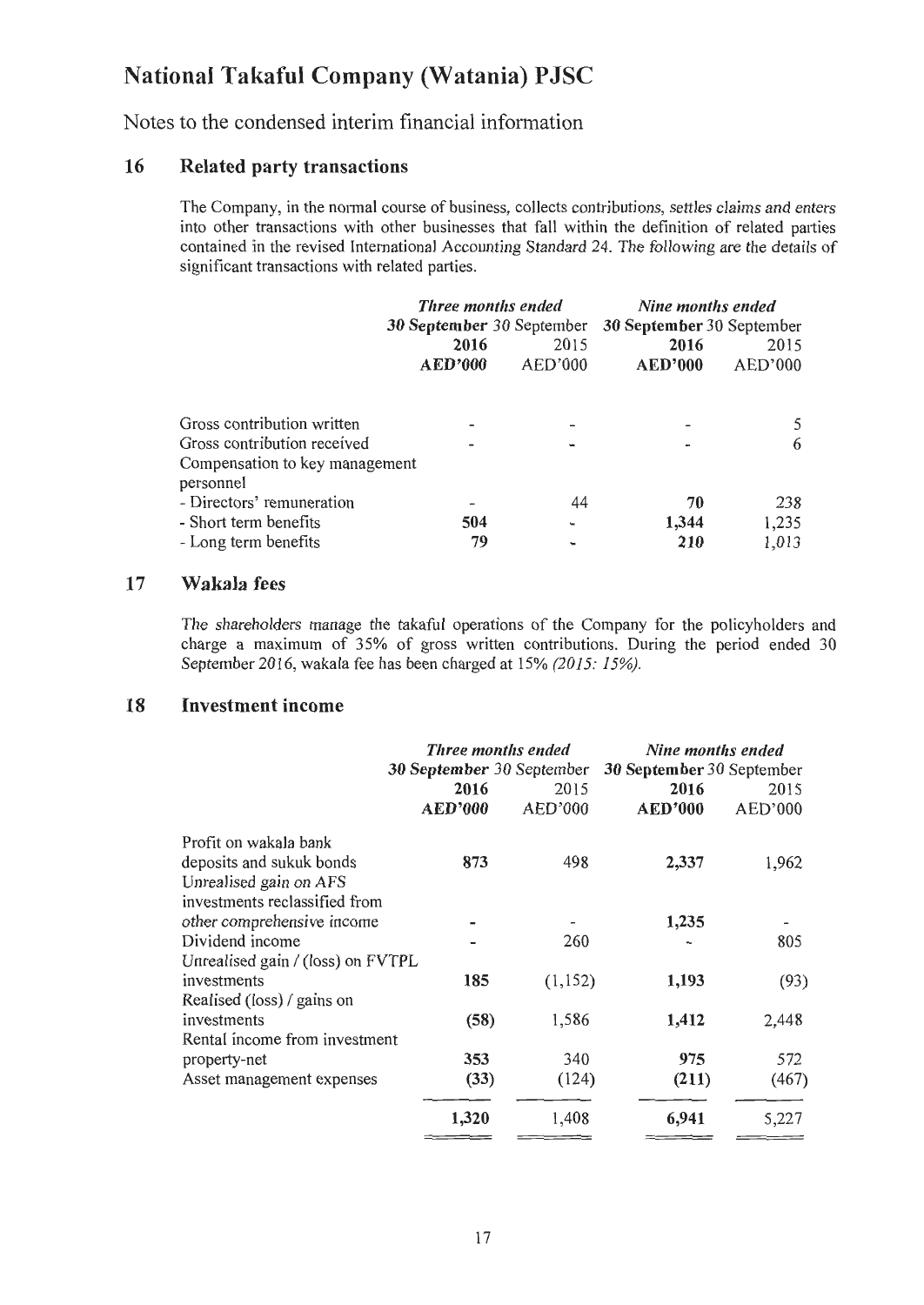Notes to the condensed interim financial information

### 19 General and administrative expenses

 $\mathcal{A}$ 

|                                          |         |                    | Nine months ended                                             |
|------------------------------------------|---------|--------------------|---------------------------------------------------------------|
|                                          |         |                    |                                                               |
| 2016                                     | 2015    | 2016               | 2015                                                          |
| <b>AED'000</b>                           | AED'000 | <b>AED'000</b>     | AED'000                                                       |
| 4,977                                    | 4,484   | 15,333             | 18,921                                                        |
| 395                                      | 208     | 1,421              | 1,188                                                         |
| 138<br>Office stationery and maintenance | 143     | 520                | 563                                                           |
| 360                                      | 125     | 828                | 599                                                           |
| Audit, legal and other professional      |         |                    |                                                               |
| 922                                      | 105     | 1,633              | 554                                                           |
|                                          | 99      | 70                 | 358                                                           |
| 239                                      | 336     | 905                | 1,005                                                         |
| 94                                       |         | 998                |                                                               |
| 58                                       | 78      | 697                | 483                                                           |
| 7,183                                    | 5,578   | 22,405             | 23,671                                                        |
|                                          |         | Three months ended | <b>30 September</b> 30 September<br>30 September 30 September |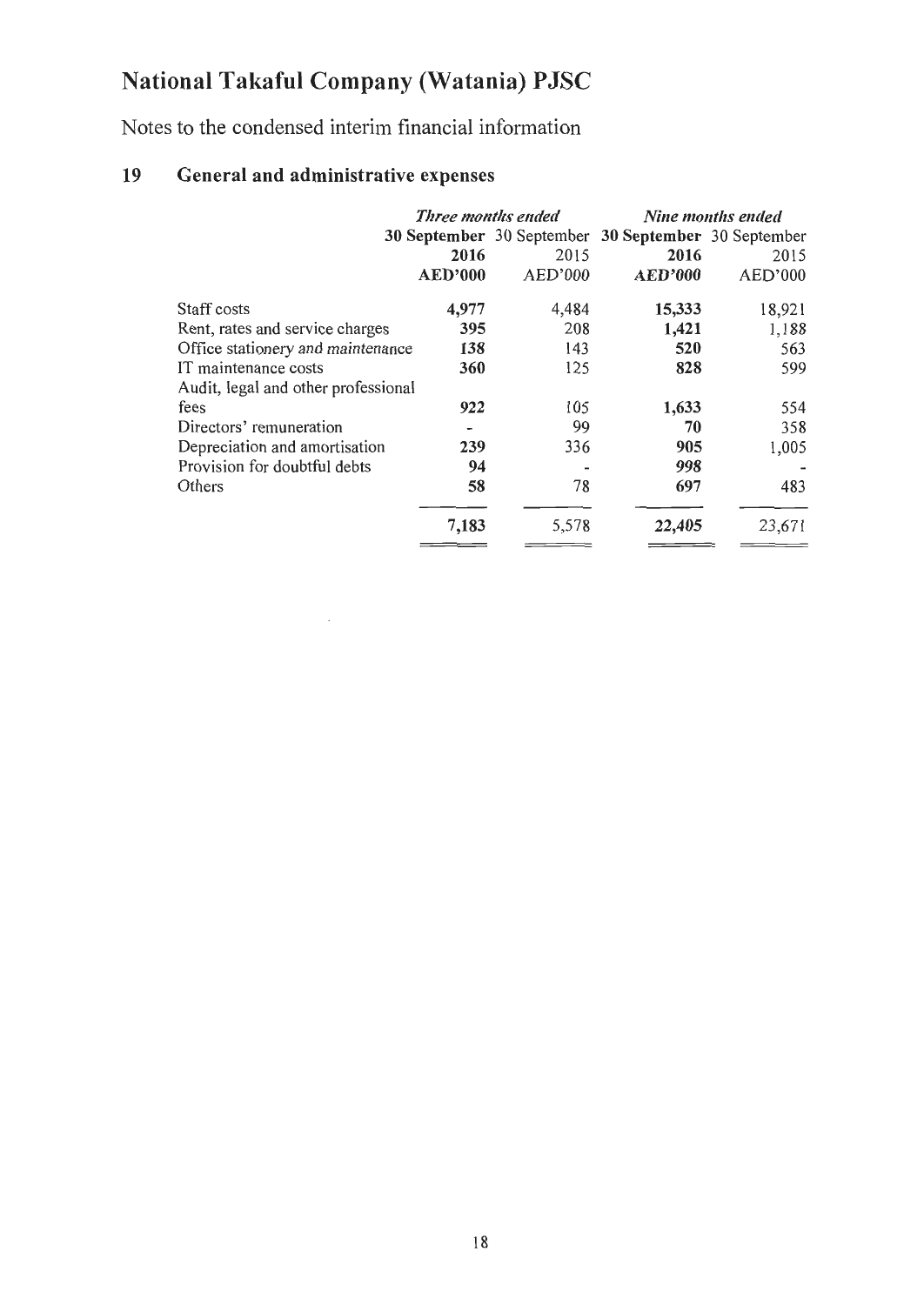Notes to the condensed interim financial information

### 20 Segmental information

For the nine month period ended 30 September 2016 (Unaudited)

|                                                   | <b>Medical</b><br><b>AED'000</b> | Non-medical<br><b>AED'000</b> | <b>Total</b><br><b>AED'000</b> |
|---------------------------------------------------|----------------------------------|-------------------------------|--------------------------------|
| <b>Takaful income</b>                             |                                  |                               |                                |
| Gross takaful contributions                       | 70,255                           | 79,703                        | 149,958                        |
| Contribution ceded                                | (17, 370)                        | (40, 148)                     | (57, 518)                      |
| Net takaful contributions                         | 52,885                           | 39,555                        | 92,440                         |
| Net transfer to unearned contribution reserve     | (23,079)                         | (11, 531)                     | (34, 610)                      |
| Net takaful contributions earned                  | 29,806                           | 28,024                        | 57,830                         |
| Commissions earned                                | 911                              | 2,482                         | 3,393                          |
| <b>Total takaful income</b>                       | 30,717                           | 30,506                        | 61,223                         |
| <b>Takaful expenses</b>                           |                                  |                               |                                |
| Gross claim paid                                  | (52, 904)                        | (68, 671)                     | (121, 575)                     |
| Retakaful share of claims paid                    | 29,449                           | 40,408                        | 69,857                         |
| Net claims paid                                   | (23, 455)                        | (28, 263)                     | (51, 718)                      |
| Outstanding claims                                | 7,955                            | 44,429                        | 52,384                         |
| Retakaful share of outstanding claims             | (6,972)                          | (34, 137)                     | (41, 109)                      |
| Incurred but not reported-claims reserves - net   | (294)                            | 390                           | 96                             |
| Unearned subscriptions - net                      | (778)                            | 3,296                         | 2,518                          |
| Unallocated loss adjustment expense reserve - net |                                  | 92                            | 92                             |
| Net takaful claims incurred                       | (23, 544)                        | (14, 194)                     | (37, 737)                      |
| Commission expenses                               | (2,987)                          | (2,883)                       | (5, 870)                       |
| Other underwriting expenses - net                 | (2, 561)                         | (1, 184)                      | (3,745)                        |
| Net takaful income                                | 1,625                            | 12,246                        | 13,871                         |
| Wakala fees                                       | (9, 474)                         | (13, 111)                     | (22, 585)                      |
| Income from investments                           | 9                                | 64                            | 73                             |
| Other income                                      | 13                               | 330                           | 343                            |
| Net loss from takaful operations                  | (7, 827)                         | (471)                         | (8, 298)                       |

Segment reporting by business in respect of assets and liabilities are not available for disclosure purposes.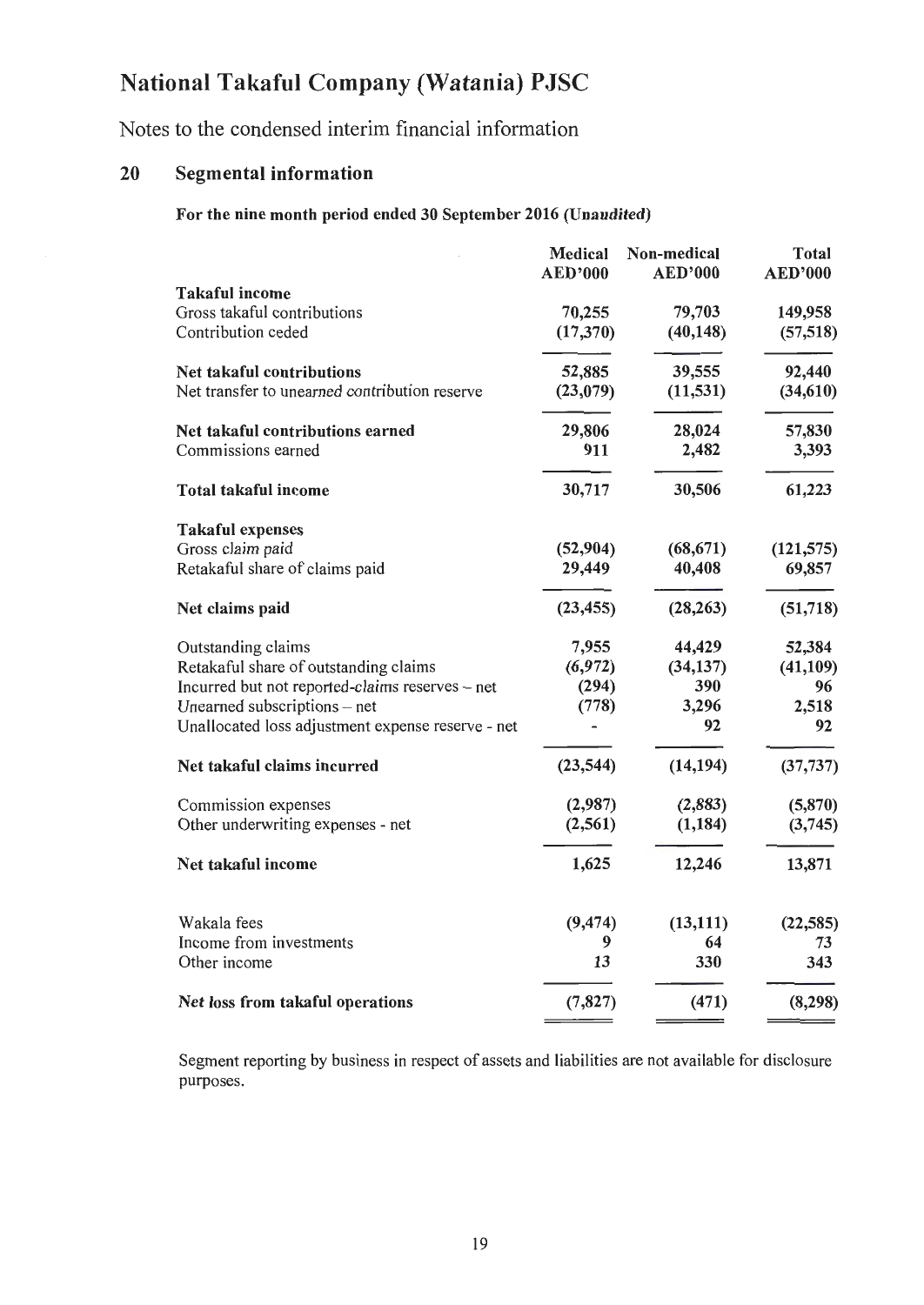Notes to the condensed interim financial information

### **20 Segmental information** *(continued)*

For the nine month period ended 30 September 2015 (Unaudited)

|                                                                                                                                                                                                     | Medical<br>AED'000      | Non-medical<br>AED'000                   | Total<br>AED'000                          |
|-----------------------------------------------------------------------------------------------------------------------------------------------------------------------------------------------------|-------------------------|------------------------------------------|-------------------------------------------|
| Takaful income<br>Gross takaful contributions<br>Contribution ceded                                                                                                                                 | 112,979<br>(48, 816)    | 79,513<br>(42, 651)                      | 192,492<br>(91, 467)                      |
| Net takaful contributions<br>Net transfer to unearned contribution reserve                                                                                                                          | 64,163<br>(11, 523)     | 36,862<br>(5,400)                        | 101,025<br>(16, 923)                      |
| Net takaful contributions earned<br>Commissions earned                                                                                                                                              | 52,640<br>209           | 31,462<br>2,599                          | 84,102<br>2,808                           |
| Total takaful income                                                                                                                                                                                | 52,849                  | 34,061                                   | 86,910                                    |
| Takaful expenses<br>Gross claim paid<br>Retakaful share of claims paid                                                                                                                              | (77, 805)<br>41,420     | (44, 368)<br>21,423                      | (122, 173)<br>62,843                      |
| Net claims paid                                                                                                                                                                                     | (36, 385)               | (22, 945)                                | (59, 330)                                 |
| Outstanding claims<br>Retakaful share of outstanding claims<br>Incurred but not reported-claims reserves - net<br>Unearned subscriptions - net<br>Unallocated loss adjustment expense reserve - net | (5,913)<br>3,536<br>317 | (18, 243)<br>3,786<br>(2,091)<br>(3,290) | (24, 156)<br>7,322<br>(1, 774)<br>(3,290) |
| Net takaful claims incurred                                                                                                                                                                         | (38, 445)               | (42, 783)                                | (81,228)                                  |
| Commission expenses<br>Other underwriting expenses                                                                                                                                                  | (5,850)<br>(4,716)      | (3,336)<br>(1,205)                       | (9,186)<br>(5,921)                        |
| Net takaful income / (loss)                                                                                                                                                                         | 3,838                   | (13,263)                                 | (9, 425)                                  |
| Wakala fees<br>Income from investments<br>Other income                                                                                                                                              | (13, 397)<br>21<br>16   | (11, 927)<br>36<br>286                   | (25, 324)<br>57<br>302                    |
| Net loss from takaful operations                                                                                                                                                                    | (9, 522)                | (24, 868)                                | (34, 390)                                 |
|                                                                                                                                                                                                     |                         |                                          |                                           |

Segment reporting by business in respect of assets and liabilities are not available for disclosure purposes.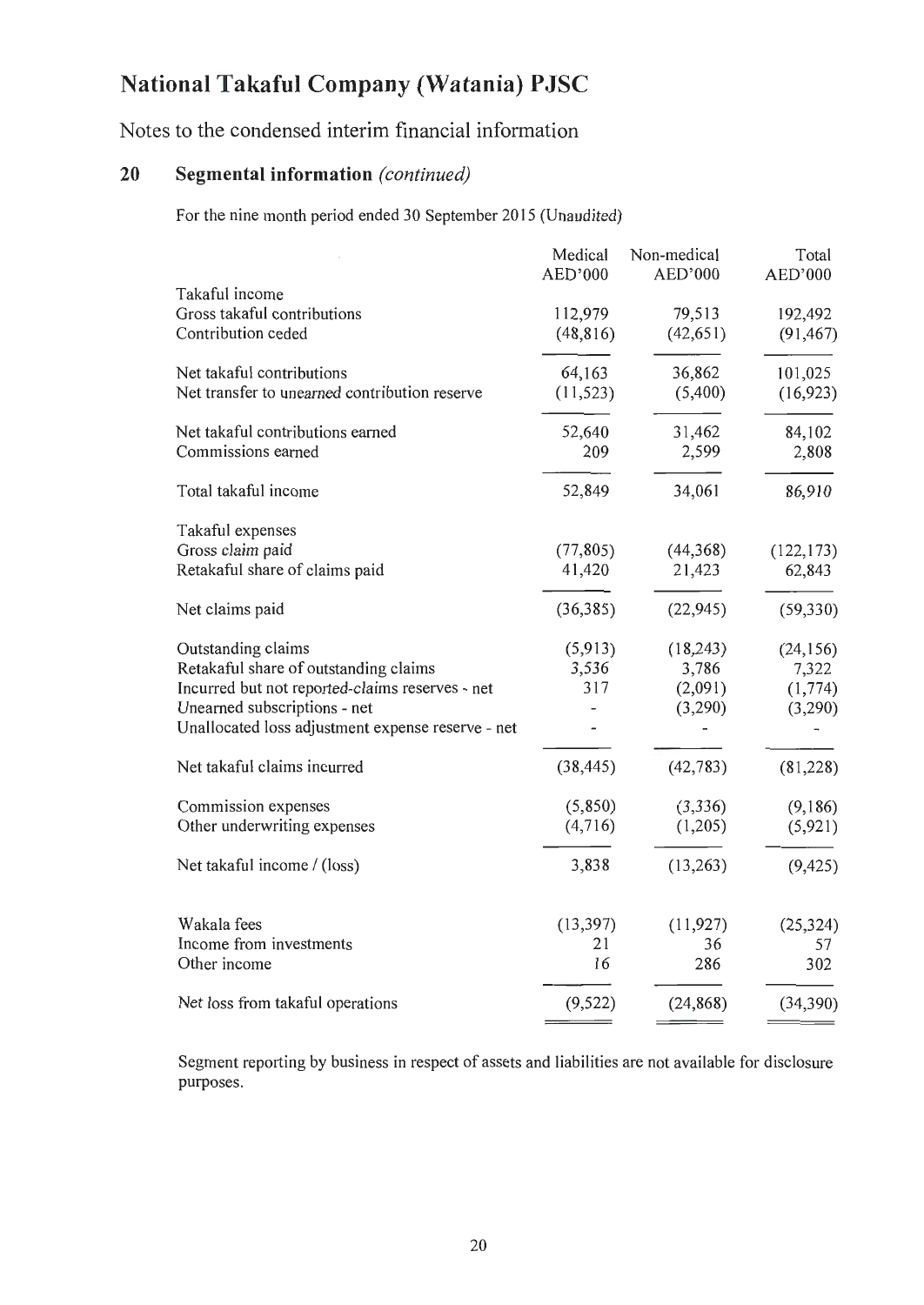Notes to the condensed interim financial information

#### 21 Fair value of financial instruments

A number of the Company's accounting policies and disclosures require the measurement of fair values, for both financial and non-financial assets and liabilities.

Management regularly reviews significant unobservable inputs and valuation adjustments. If third patty information, such as broker quotes or pricing services, is used to measure fair values, then the management assesses the evidence obtained from the third parties to support the conclusion that such valuations meet the requirements of IFRS, including the level in the fair value hierarchy in which such valuations should be classified.

When measuring the fair value of an asset or a liability, the Company uses market observable data as far as possible. Fair values are categorised into different levels in a fair value hierarchy based on the inputs used in the valuation techniques as follows:

- Level I: quoted prices (unadjusted) in active markets for identical assets or liabilities.
- Level 2: inputs other than quoted prices included in Level 1 that are observable for the asset or liability, either directly (i.e. as prices) or indirectly (i.e. derived from prices).
- Level 3: inputs for the asset or liability that are not based on observable market data (unobservable inputs).

If the inputs used to measure the fair value of an asset or a liability might be categorised in different levels of the fair value hierarchy, then the fair value measurement is categorised in its entirety in the same level of the fair value hierarchy as the lowest level input that is significant to the entire measurement.The Company recognises transfers between levels of the fair value hierarchy at the end of the reporting period during which the change has occurred.

#### *(a)* Financial instruments measured at fair value - fair value hierarchy

The table below analyses financial instruments measured at fair value at the end of the reporting period, by the level in the fair value hierarchy into which the fair value measurement is categorised:

|                                | Level 1<br><b>AED'000</b> | Level 2<br><b>AED'000</b> | Level 3<br><b>AED'000</b> | <b>Total</b><br><b>AED'000</b> |
|--------------------------------|---------------------------|---------------------------|---------------------------|--------------------------------|
| 30 September 2016              |                           |                           |                           |                                |
| Financial assets at fair value |                           |                           |                           |                                |
| through profit or loss         | 53,196                    |                           |                           | 53,196                         |
| Investments available for sale |                           |                           |                           |                                |
|                                |                           |                           |                           |                                |
| 31 December 2015               |                           |                           |                           |                                |
| Financial assets at fair value |                           |                           |                           |                                |
| through profit or loss         | 67,058                    |                           |                           | 67,058                         |
| Investments available for sale | 10,464                    |                           |                           | 10,464                         |
|                                |                           |                           |                           |                                |

#### *(b)* Financial instruments not measured at fair value – fair value hierarchy

Carrying value of all other assets and liabilities that are not measured at fair value are close approximates of their fair values.